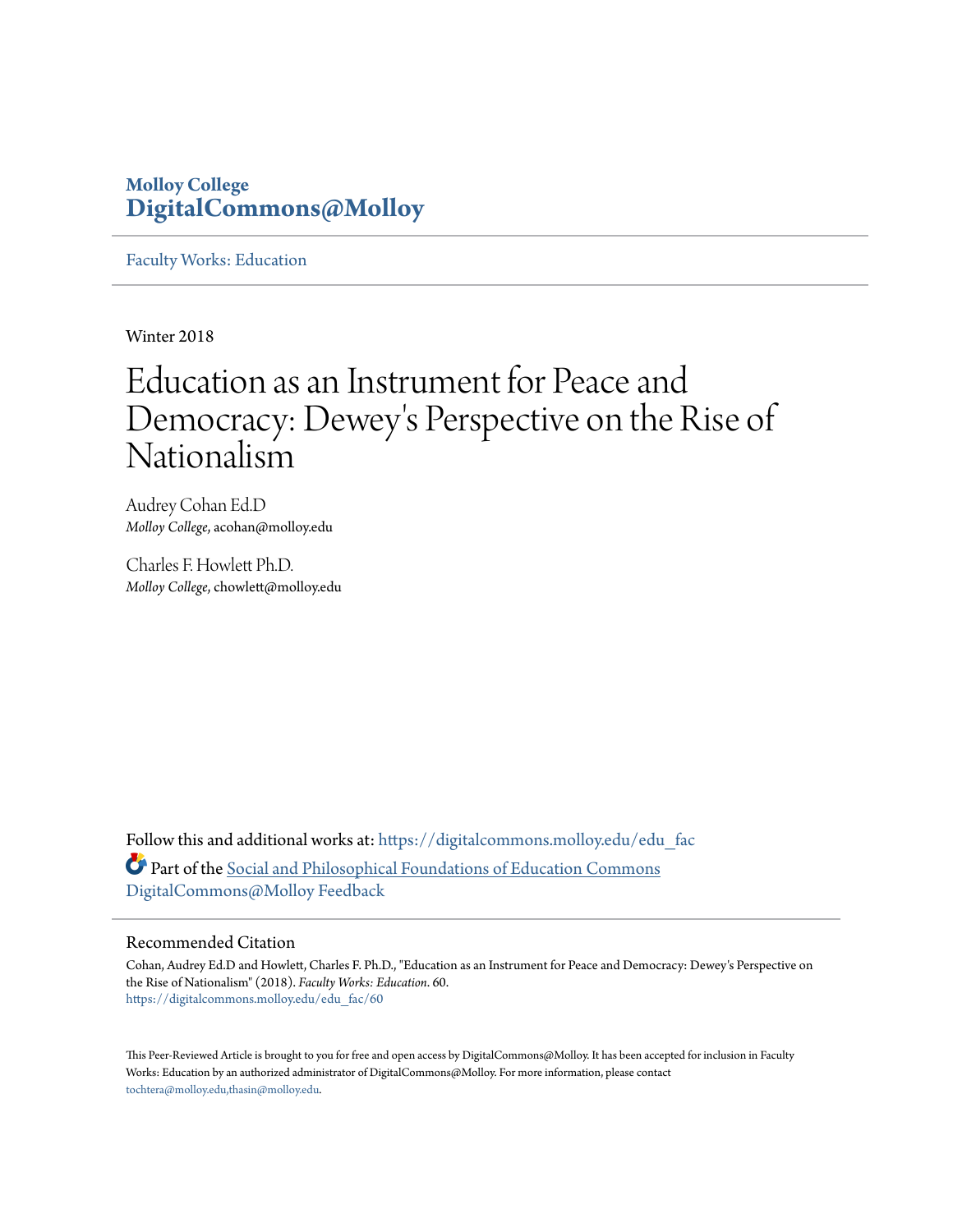## EDUCATION AS AN INSTRUMENT FOR PEACE AND DEMOCRACY: DEWEY'S PERSPECTIVE ON THE RISE OF NATIONALISM

CHARLES F. HOWLETT (Molloy College) & AUDREY COHAN (Molloy College)



This article examines Dewey's views on the concept of nationalism and how it should be taught in schools. Dewey was the first major American philosopher to address the positive and negative factors associated with the term, which became increasingly used for political purposes during and after World War I. Four basic aspects are addressed in this analysis. First, the authors discuss several fundamental Deweyan propositions tied to peace and citizenship. As Dewey viewed it, education is an extension of democratic ethics and healthy community-building. Second, the authors explore Dewey's goal for achieving world citizenship and lasting peace, which was based upon a social science approach to education. Third, Dewey's 1920's lectures and articles related to world peace contained valuable ideas for future implementation when addressing the mandated regulations public schools are required to discharge with respect to nationalistic allegiance. Lastly, the authors detail how Dewey's publications during this period relied on his instrumentalist technique for separating means and ends with respect to war and peace; he continuously addressed the dichotomy of means between nationalistic politics and power and that of a democratic education. The significance of this article chronicles Dewey's views for educating students to the dangers of overzealous nationalism. This type of nationalism, he cautioned, was an impediment to the development of a peace consciousness, an important by-product of his pragmatic approach to world affairs. Dewey's writings addressed this topic nearly 100 years ago and remain relevant today.



*Volume 2 · Number 3 · Winter 2018 · Pages 143-174*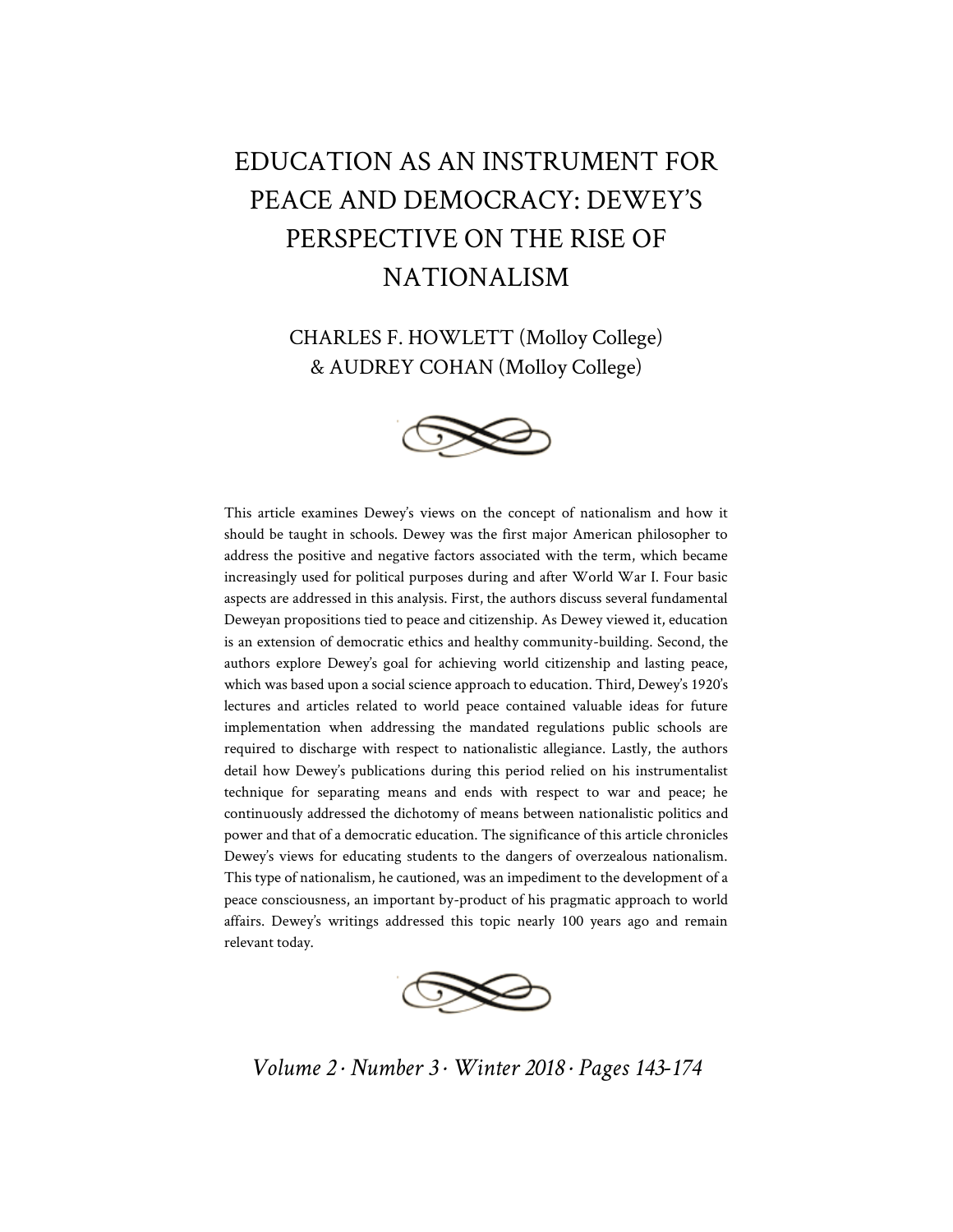ohn Dewey's role during World War I became a defining period in his life; it was at that point he became the nation's proclaimed John Dewey's role during World War I became a defining period in<br>his life; it was at that point he became the nation's proclaimed<br>intellectual spokesperson uniting a romantic national idealism with a realistic progressivism supporting military intervention.<sup>1</sup> Attaching his pragmatism to President Woodrow Wilson's progressive war aims was part of the much larger goal for establishing international democracy. Unfortunately, this pragmatic experiment of using war as the means to achieve the desired ends failed to reach fulfillment. His calculus did not consider completely, despite warnings, how powerful the appeal to nationalism could be when the call to arms was announced. The war's outcome caused him to take a closer look at how schools should teach nationalism in keeping with his view of democracy as a way of life. This paper is an historical synopsis of Dewey's writings and views about the importance of developing social consciousness and social ideals among schoolchildren and how educators might respond today. He was the first major American philosopher to give the concept of nationalism serious attention in terms of its relationship between thought and social context.

Specifically, Dewey sought to distinguish between a political definition of nationalism based on state power and governmental control, which is oftentimes used for narrow and exclusive purposes, and a friendlier, positive type that promotes cultural appreciation and community understanding. Dewey was, of course a democratic patriot. But he was one who sought to distinguish between a coerced patriotic loyalty based upon political mandates and one that was motivated by a deep appreciation for democratic values and moral principles. Furthermore, how Dewey viewed nationalism and patriotism as impediments to world peace in light of World War I will be addressed. The postwar years offered him the opportunity to re-

 <sup>1</sup> Consult the following biographies: Charles F. Howlett and Audrey Cohan, *John Dewey, America's Peace-Minded Educator* (Carbondale and Edwardsville: Southern Illinois University Press, 2016); Alan Ryan, *John Dewey and the High Tide of American Liberalism* (New York: W.W. Norton & Co., 1995); Robert Westbrook, *John Dewey and American Democracy* (Ithaca, NY: Cornell University Press, 1991); Steven Rockefeller, *John Dewey: Religious Faith and Democratic Humanism* (New York: Columbia University Press, 1991).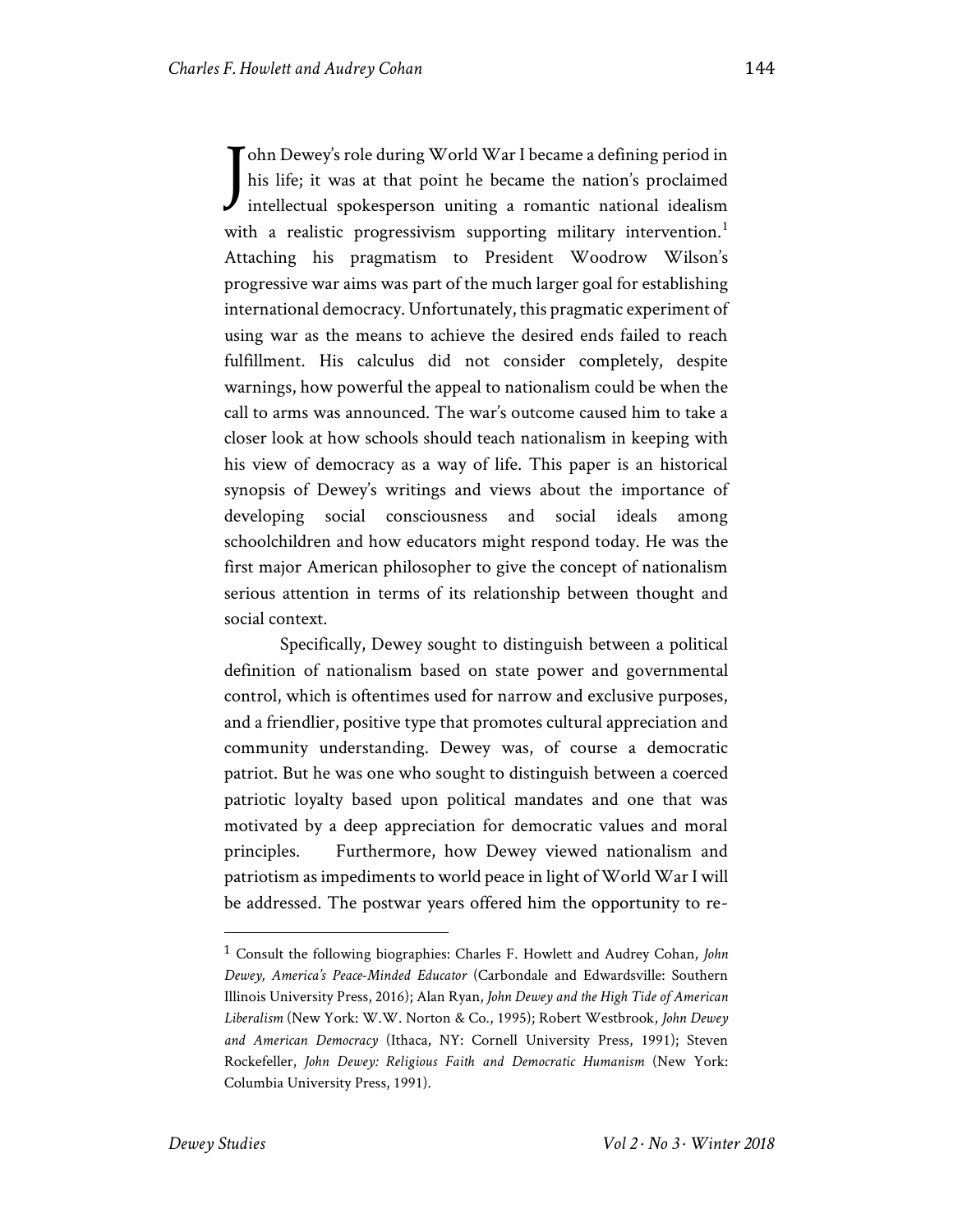examine the meaning of nationalism in relationship to American democratic values and educational objectives.

## **Pre-War Deweyan Propositions Tied to Peace and Citizenship**

Prior to the war, Dewey insisted upon a benevolent role for education and schools in our society. He believed strongly that the role of the schools—driven by a collective social consciousness—would benefit all society rather than premised on nationalistic righteousness. He was ill prepared for the fact that his belief system did not match what was happening in schools. To that point, his many prewar writings consistently reflected his desire for schools to serve as instruments for community building and means for addressing social ills through pacific means.

For instance, as far back as 1897 in "My Pedagogic Creed," Dewey argued, "all education proceeds by the participation of the individual in the social consciousness of the race.<sup>"2</sup> This required an ethical foundation as the basis for effective citizenship in a democratic society. He posited this view in "Ethical Principles Underlying Education." In this lengthy essay, he observed, "Society is a society of individuals and the individual is always a social individual. He lives in, for, and by society, just as society has no existence excepting in and through the individuals who constitute it."<sup>3</sup> The ethical obligation of education, he added, is "training for citizenship," which "develops the power of observation, analysis, and inference with respect to what makes up a social situation and the agencies through which it is modified."<sup>4</sup> In *The School and Society*, moreover, which he wrote at the turn of the century, he pointed out that the school and citizenship education represented the best "means of seeing the progress of the human race."<sup>5</sup> Perhaps this is one of Dewey's most enduring concepts

 <sup>2</sup> John Dewey, "My Pedagogic Creed," *Dewey on Education: Selections*, ed. by Martin S. Dworkin (New York; Teachers College Press, 1959), 19.

<sup>3</sup> John Dewey, "Ethical Principles Underlying Education," *Third Yearbook of the National Herbart Society* (Chicago, 1897), 8.

<sup>4</sup> *Ibid*., 28.

<sup>5</sup> John Dewey, *The School and Society* (Chicago: University of Chicago Press, 1899),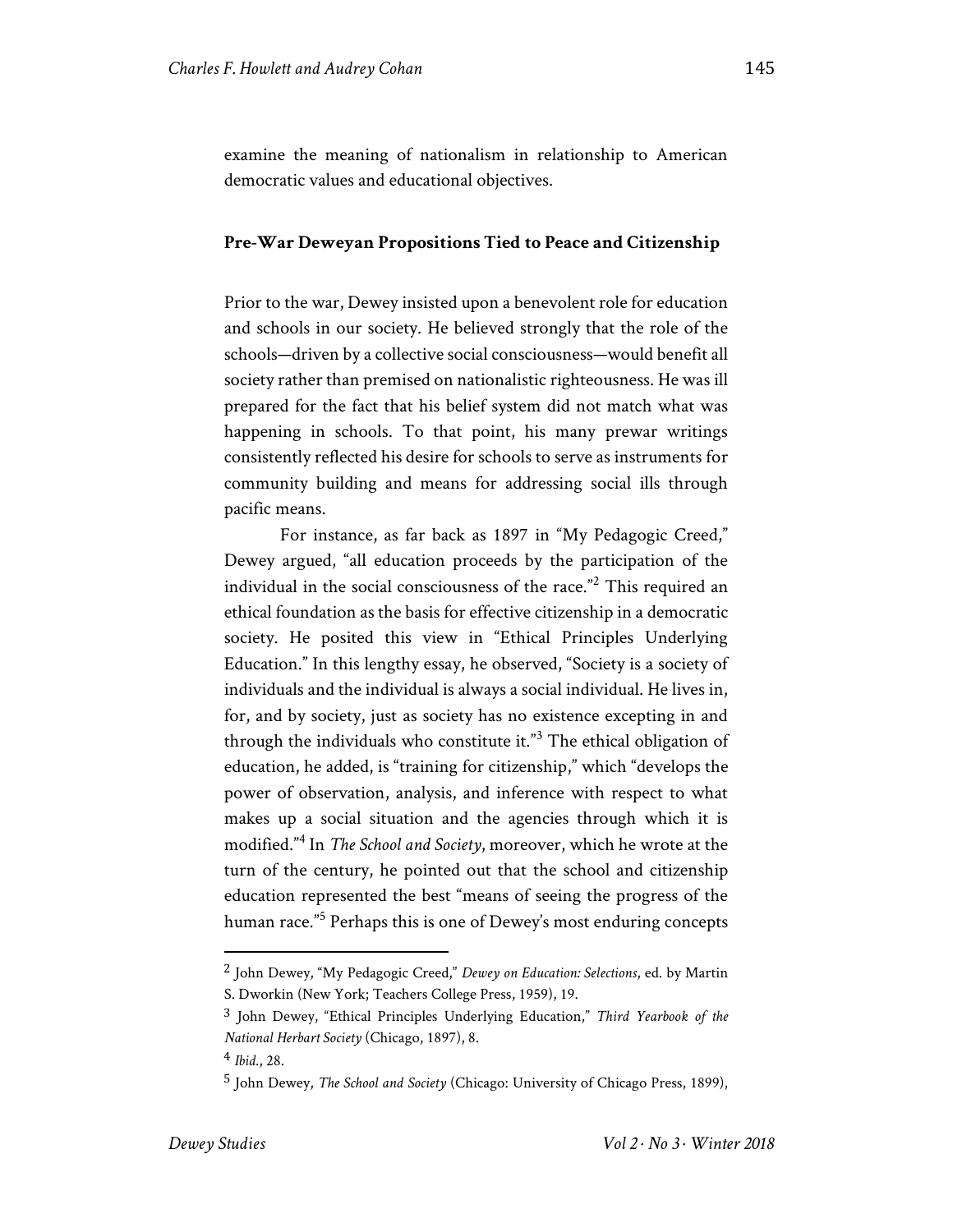and one that best connects school and society.

Furthermore, in *Moral Principles in Education* (1909) a book he wrote during the middle of the Progressive era (1900-1920), he flatly stated, "Apart from participating in social life, the school has no moral end nor aim."<sup>6</sup> In *Schools of Tomorrow*, which he co-wrote with his daughter Evelyn, he took special note of the contributions of the Italian educational innovator Maria Montessori, whose own ideas about learning are credited with helping to shape the development of peace education. It was her belief that children unwilling to accept the authoritarian habits of their teachers would be less inclined to obey rulers urging them to go to war. She believed a teacher's pedagogy should free the students' spirits to promote love and understanding and reject blind obedience to authority. According to the Deweys:

> Madame Montessori…believes that the technique of living can best be learned by the child through situations that are not typical of social life, but which have been arranged in order to exercise some special sense so as to develop the faculties of discrimination and comparison. $^7$

Moreover, the goal behind an experimental education, which Montessori professed, was to foster the process of "learning with doing" in order to "replace the passive education of imparting the learning of others" as currently taught in the classroom. It was a fundamental theme in *Schools*. It would be this type of learning necessary for promoting "a democratic society where initiative and independence are the rule and where every citizen is supposed to take part *in* the conduct of affairs of common interest."<sup>8</sup> Clearly, all of Dewey's prewar writings encapsulated his progressive view that schools were the instrument for shaping young minds; that is

 $\overline{\phantom{a}}$ 48.

<sup>6</sup> John Dewey, *Moral Principles in Education* (Boston: Houghton Mifflin Co., 1909), 65.

<sup>7</sup> John Dewey and Evelyn Dewey, *Schools of Tomorrow* (New York: E.P. Dutton & Co., 1915), 116.

<sup>8</sup> *Ibid*., 20.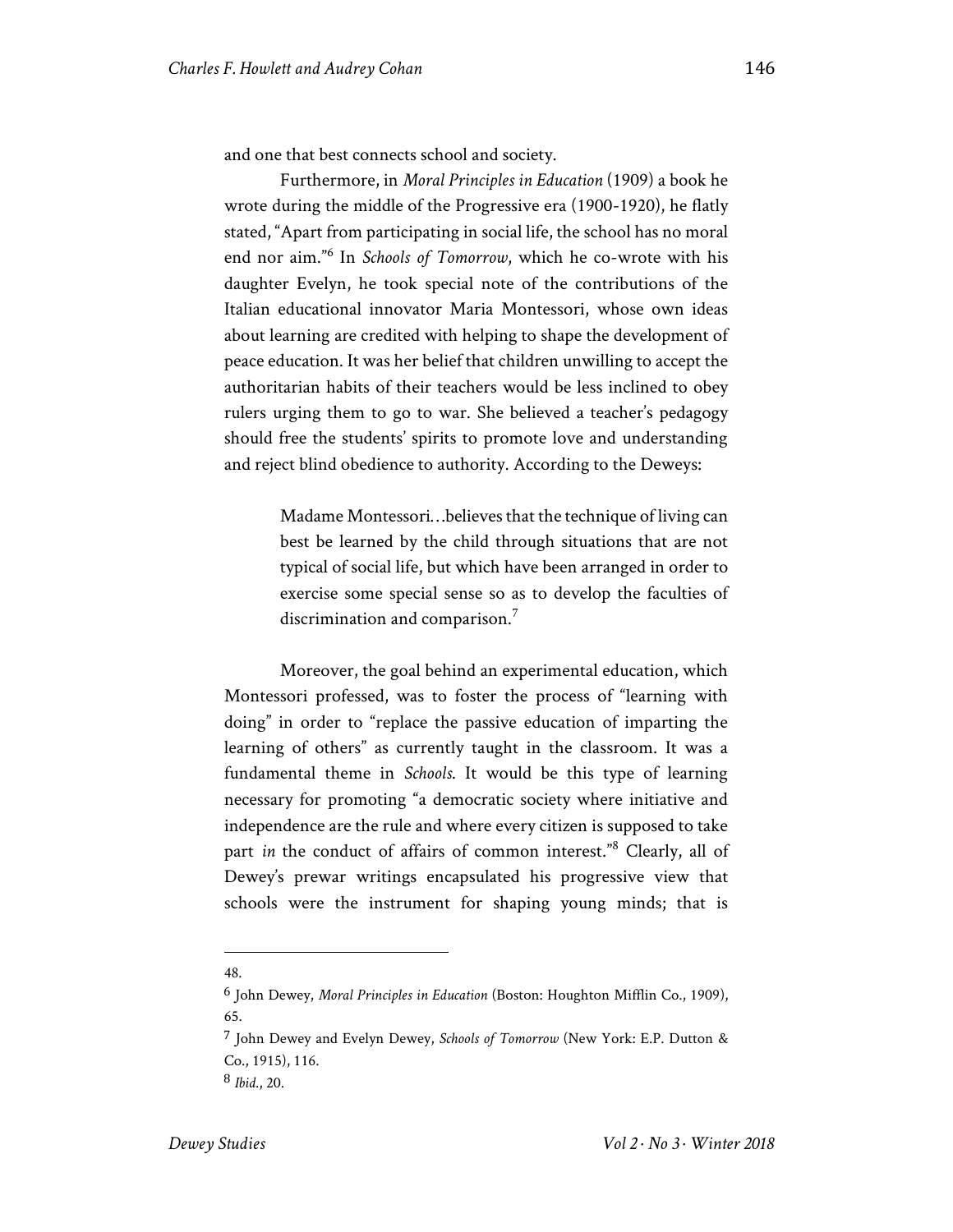preparing future citizens to address societal conflict in nonviolent ways in order to improve the welfare of all.

## **America at War**

Obviously, war and societal conflict were mediums of action Dewey hoped would be eliminated. Yet, World War I diverted his attention away from the function of education as an instrument for progressive reform and peaceful coexistence. Despite his own reasoned appeal in asking educators to follow his lead in support of American military intervention so that international democratic progress could be achieved and Old World autocracy banished, it was nationalism's emotional and irrational sway over the public that his pragmatism failed to control.<sup>9</sup> Nowhere was this more apparent than in the field of education.

Schools, in particular, quickly became "seminaries of patriotism."<sup>10</sup> More than 100,000 school districts became receptive instruments to all ideological forms of nationalistic propaganda. Led by the National Education Association (NEA), the nation's largest teacher organization, and the Committee on Patriotism through Education, district after district banned the teaching of German and demanded loyalty oaths of schoolteachers and support personnel. Throughout the country, many teachers were unfairly accused of disloyalty because of their pacifist beliefs or lukewarm enthusiasm for war. They were summarily dismissed, suspended, or transferred to another school. Academic freedom became an afterthought, buried beneath the brick and mortar that had been used to construct the nation's halls of learning.

Nationally, moreover, over 800,000 high schoolteachers and students were introduced to the National Board for Historical Service's war study plan prepared by Samuel B. Harding, a history

<sup>&</sup>lt;sup>9</sup> Christopher McKnight Nichols, "Education, Expediency, and Democratic Dilemmas in War Time: Inside the Dewey-Bourne Debate," *Journal of the Gilded Age and Progressive Era* Vol. 16, no.4 (October 2017), 438-55.

<sup>10</sup> David M. Kennedy, *Over Here: The First World War and American Society* (New York; Oxford University Press, 1980), 57.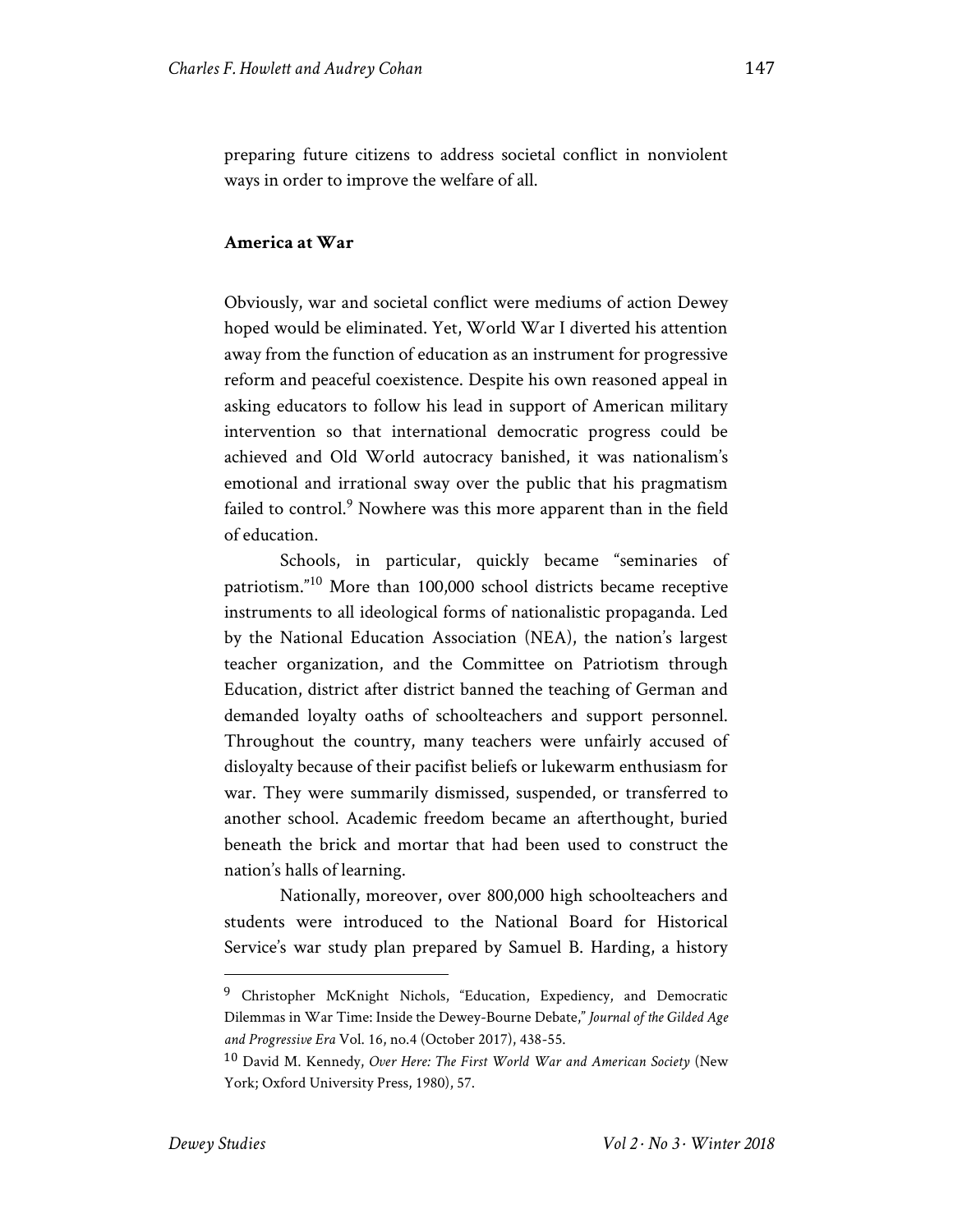professor at the University of Indiana. Clearly designed for propaganda purposes, Harding's work deftly portrayed the callousness of German soldiers who blindly followed the militaristic wishes of its autocratic leaders while rejecting the Allies sincere desire for peace. Moreover, throughout the nation, elementary schools teachers were instructed to teach the themes of patriotism, heroism, and sacrifice as well as learning about the differences between German autocracy and the American democratic way of life.<sup>11</sup> Sadly, the nation's schools were no longer considered the best instruments for furthering the progress of the human race.

#### **Post-War Views on Nationalism and Schooling**

After the war, Dewey was determined to apply his philosophical and educational views to counter World War I's ultra-nationalistic spirit. In keeping with his concept of progressive education, schooling was considered a viable mechanism for challenging entrenched customs and beliefs, which also included how the concept of nationalism was being taught. In a rarely mentioned speech he delivered to Massachusetts schoolteachers in 1922, Dewey proclaimed that the main purpose of "our common school system of education" must be "to prepare the boys and girls and young men and women who come to these schools to be good citizens, in the broadest sense."<sup>12</sup> What he meant is that students must be prepared to be active and concerned members of their schools and communities recognizing the commonalities and responsibilities of being part of a productive community. Outlined in his speech, "Social Purposes of Education," was how the educational system had "allowed our students too largely to go out with not only a paper knowledge, but in too innocent a frame of mind about the power and source of power that has to be applied to work the governmental machinery."<sup>13</sup> While he agreed that

 <sup>11</sup> *Ibid*., 57-58.

<sup>12</sup> John Dewey, *John Dewey. The Collected Works of John Dewey, 1882-1953*, ed. by Jo Ann Boydston (Carbondale and Edwardsville: Southern Illinois University Press, 1967-1990), MW 15: 158.

 $13$  MW  $15 \cdot 160$ .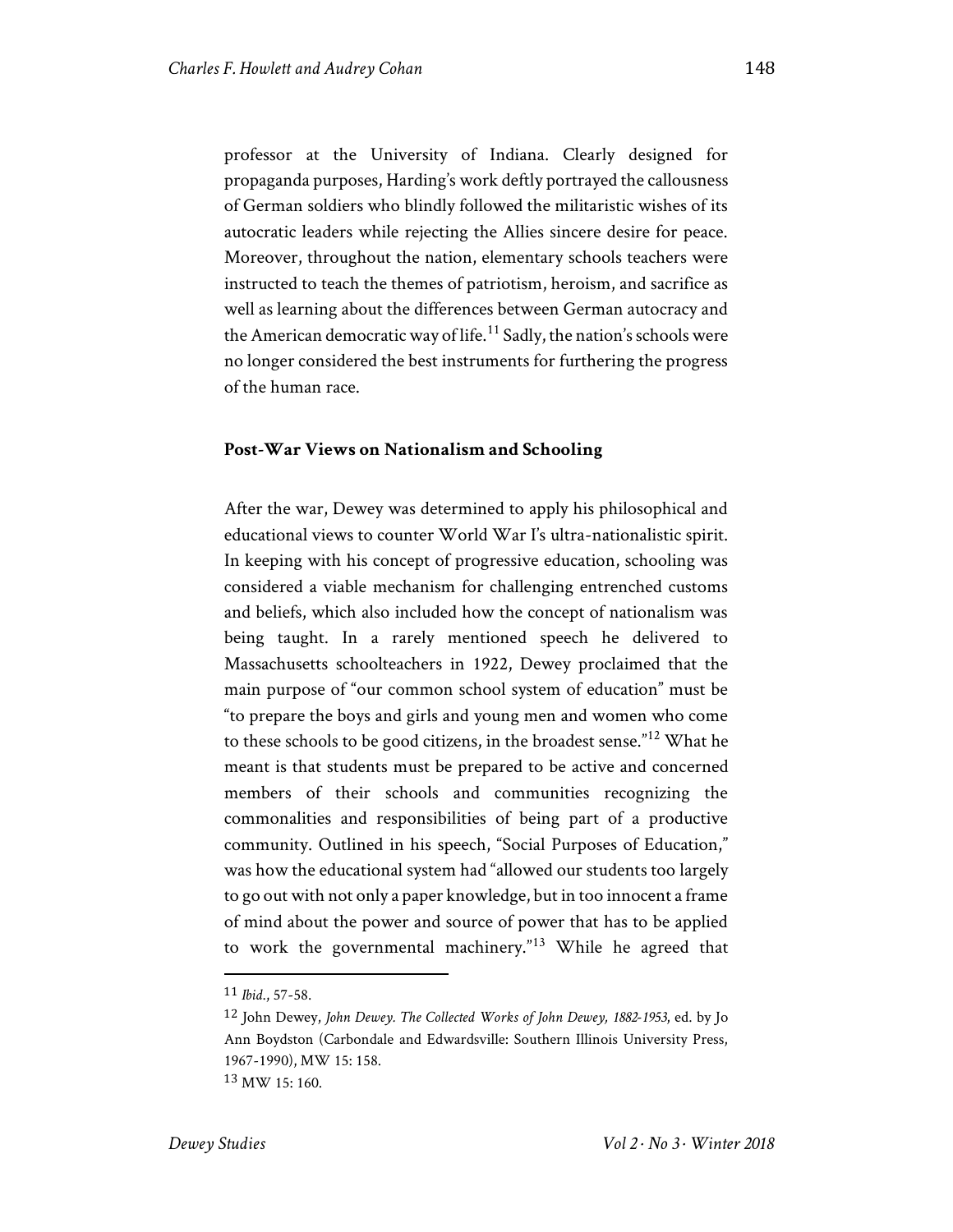teachers and schools do have a responsibility to educate students about the importance of nationalism, it could be better appreciated when connected to the expressed goal of community-building and interpersonal relationships.

## **Transition of Thinking**

How then did Dewey, after the war, select aspects of his already posited educational philosophy, and how did he address the way schools should teach a positive concept of nationalism? Initially, he hinted at it in 1916 with the publication of his magnum opus, *Democracy and Education*. As noted educator Leonard Waks explains, "Nationalism *per se* is barely mentioned in *Democracy and Education*, but when placed within the context of his work during World War One, the book can be fruitfully be read as a program for countering nationalism through education."<sup>14</sup> What affected Dewey's view of nationalism was the way in which the government converted public schooling into instruments for patriotic allegiance. Nationalism as a pathway for democratic community building through education, as he envisioned in his book, had been undermined. As Dewey viewed it, education is an extension of democratic ethics. It is the primary instrument for establishing the end: a democratic way of life guided by an ethical foundation, which formulates a code of conduct.

Specifically, to address the problem of war, Dewey believed this could be accomplished through a social science approach to education. Dewey recognized that his views on nationalism raised both ethical challenges and a backlash of indoctrination. To Dewey, history and geography were the essential subjects necessary for alleviating the existing social ills in the world; this was consistent with his earlier writings, which now took on added importance following the outbreak of war in Europe in 1914. Dewey first emphasized in *Democracy and Education* that "the segregation which kills the vitality

 <sup>14</sup> Leonard Waks, "Research Note: John Dewey on Nationalism," unpublished paper, Temple University, 2017, 1. His work was later published in *Dewey Studies* Vol. 1, no. 2 (Fall 2017), 112-125.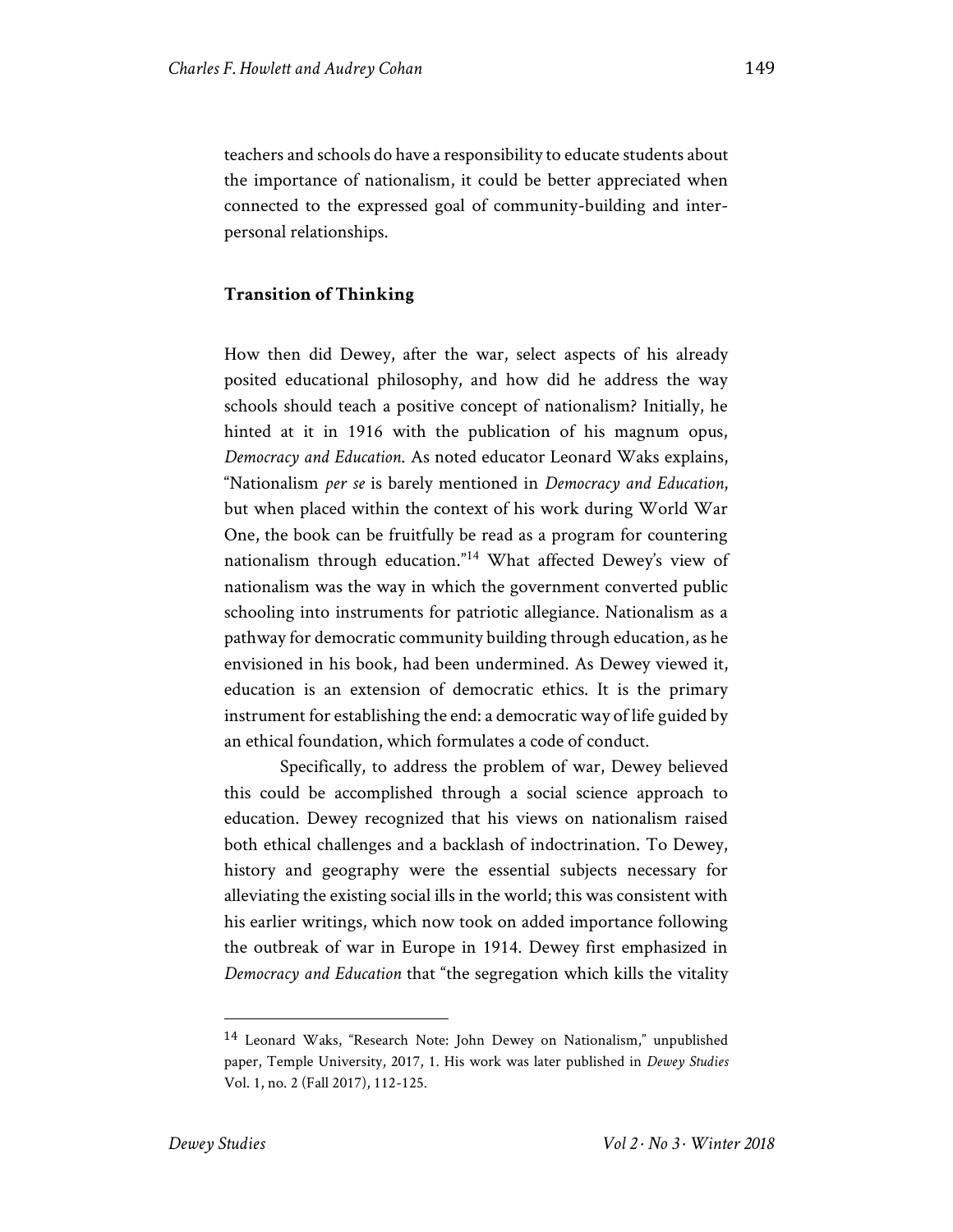of history and geography is divorced from present modes and concerns of social life." The teaching of "geography and history for cultivating a socialized intelligence," according to Dewey, "constitutes its moral significance."15 Such "moral significance" was tied directly to the social functions of geography and history. Both subjects were not only critical to developing a national consciousness, which he understood, but also useful instruments for going beyond physical boundaries to learn about other nations' history and culture.

For example, Dewey believed the study of geography must connect to social and political problems. By that, Dewey meant that geography would have to take into consideration the various peoples, their cultures, their habits, their occupations, their art, and their contributions to the development of culture in general. It now entailed that students not be taught simply about rivers, lakes, mountains and other physical features, which had been the common staple for years:

> When not treated as a basis for getting at the large world beyond, the study…of geography becomes as deadly as do object lessons which simply summarize the properties of familiar objects….the imagination is not fed, but is held down to recapitulating, cataloguing, and refining what is already known. But when the familiar fences that mark the limits of the village proprietors are signs that introduce an understanding of the boundaries of great nations, even fences are lighted with meaning.<sup>16</sup>

History, as well, would have to divorce itself from its past emphasis on dates, heroes, and battles. Such teaching, as Dewey predicted, fostered a more intolerant and chauvinistic view of nationalism in the minds of impressionable students. A country's history should not be defined by its success in wars or economic superiority on the global market. More study should be centered upon the social meaning of a country's history to address its shortcomings and how it can become a better nation. "The true starting point of

 <sup>15</sup> John Dewey, *Democracy and Education* (New York: Macmillan & Co., 1916), 213. <sup>16</sup> *Ibid*., 212.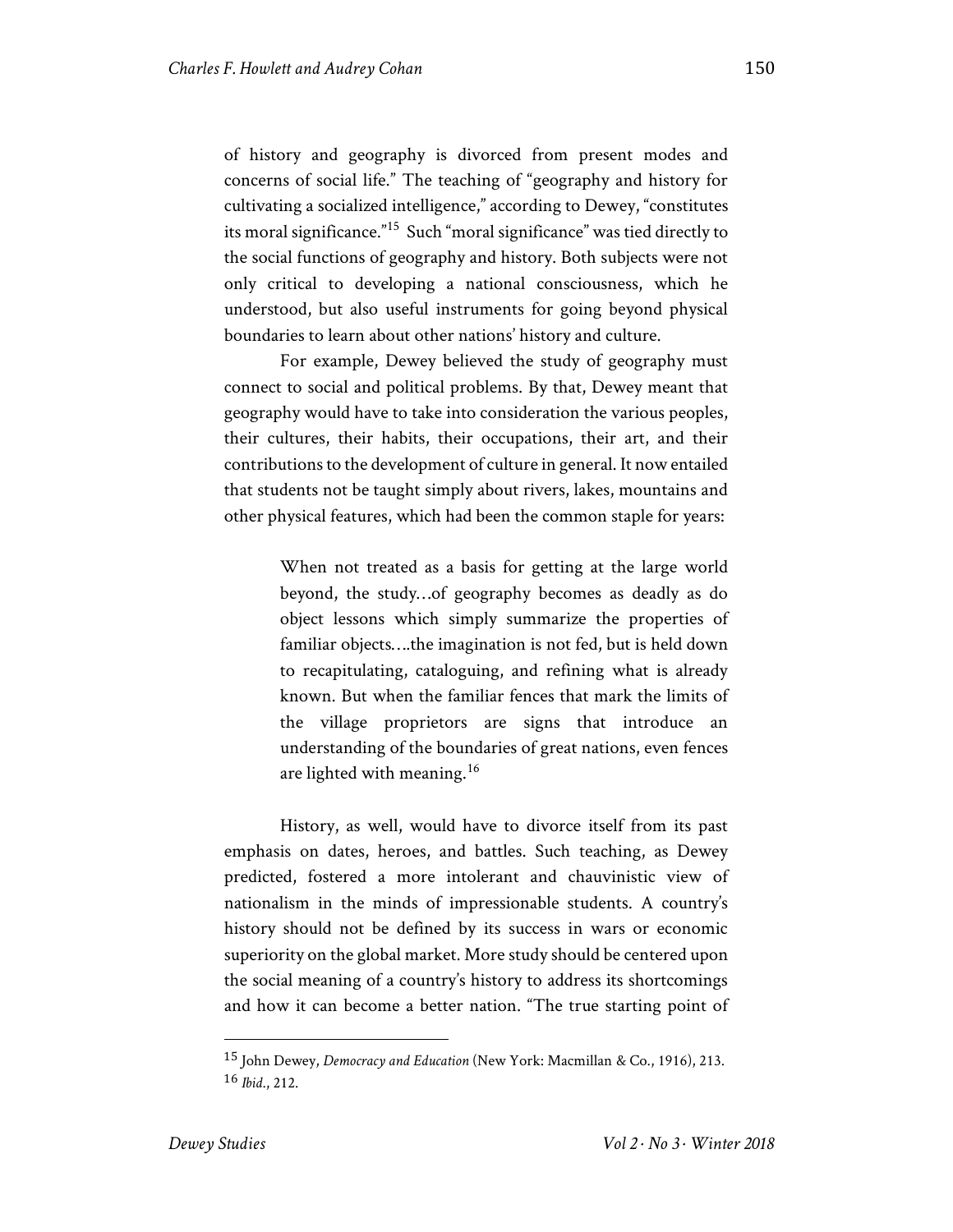history," he insisted, "is always some present situation with its problems….[Otherwise], we get only a sugar coating which makes it easier to swallow certain fragments of information."<sup>17</sup> In a forceful tone, Dewey suggested that

> …before starting with history as such it would be a good idea to identify the important problems of present-day societyproblems in politics, social problems, economic problems, problems in diplomacy, and others. Then explore each of these problems in its historical setting; try to determine the origin of the problem; examine past efforts to deal with the problem; find out what sort of situation caused it to become a problem.<sup>18</sup>

Many of Dewey's writings addressed the idea of cause and effect as he sought consistently to draw upon historical events in order to foster global understanding through education. In terms of cause and effect connected to historical events, what he sought to accomplish was emphasizing the negative impact on students' thinking when teaching about military conflicts such as the American Revolution, Mexican War, and World War I strictly from a nationalistic viewpoint. Students would thus equate America's greatness to military superiority rather than examining how history has been a powerful motivating force in community building and uniting cultures regardless of creed and ethnic differences. By relying on wars as a major frame of reference socializes students into accepting the dominant political, economic, and social realties. Instead, students should be encouraged to look at past historical events in which the concept of nationalism served to bring people together as one community. Specifically, he looked to the American immigrant experience—"e pluribus Unum"—as the most compelling example of how nationalism can counter notions of exclusivity and intolerance. People from other parts of the world settled in America found ways to cooperate peacefully with one another and continue the democratic

 <sup>17</sup> *Ibid*., 214.

<sup>18</sup> R.W. Clopton and T-C. Ou, eds. *John Dewey: Lectures in China, 1919-1920* (Honolulu: University of Hawaii Press, 1973), 277.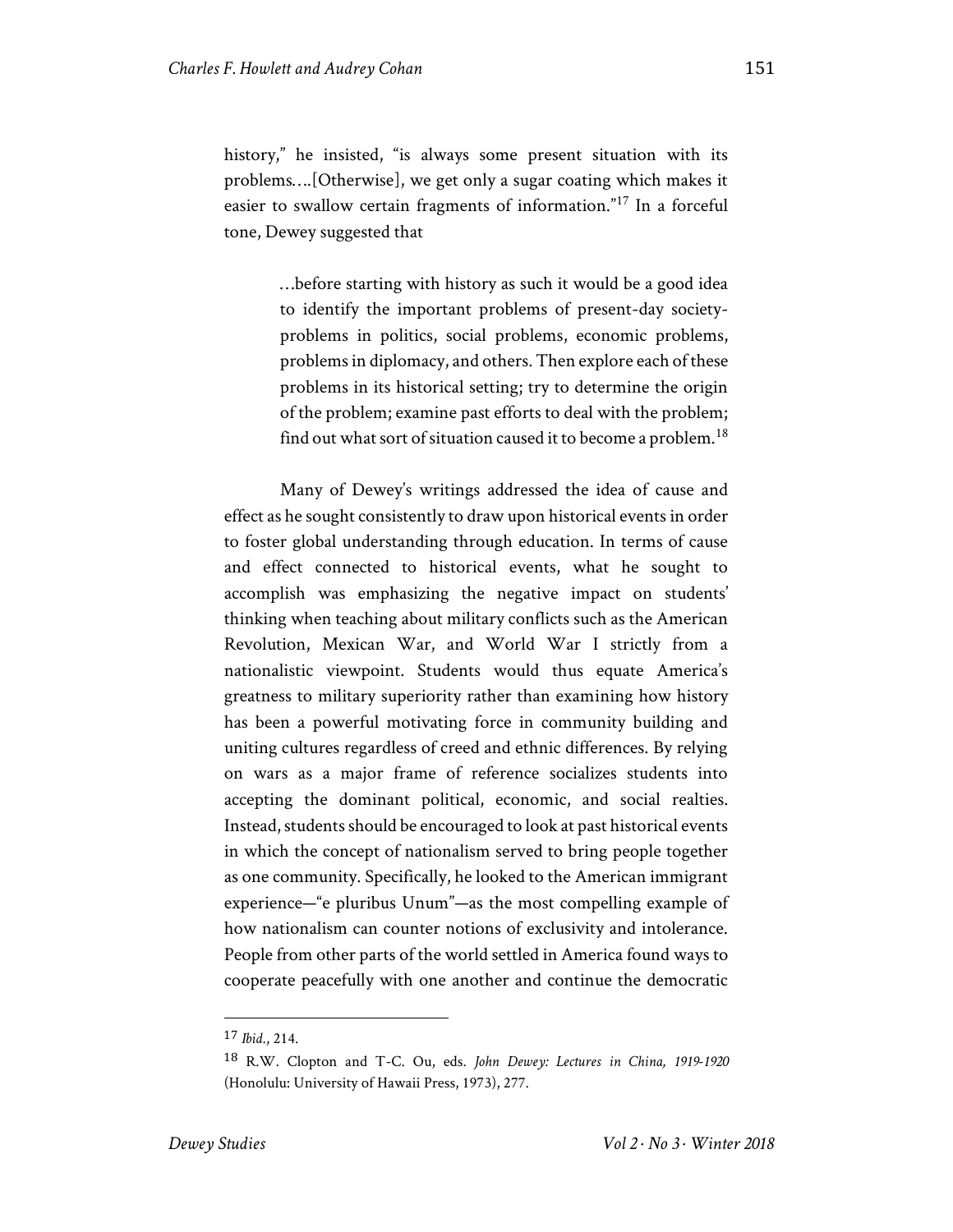## **Encouraging Peace Education in School**

In 1923, Dewey called for a school program designed to promote international cooperation through nationalistic principles. Applying the social science approach of Columbia University historian James Harvey Robinson's "New History" to education, as well as carrying over the seeds from an argument he raised in an earlier article entitled "Nationalizing Education," published during World War I, Dewey began to clarify his thinking. To that end, Dewey proposed that the chauvinistic patriotism found in current history textbooks be eliminated. What caused him to argue this point was his own experience during World War I, when the populace failed to heed his advice regarding the "what a real nationalism, a real Americanism, is like."<sup>19</sup>

Dewey further urged educators to cultivate two essential truths within a broader understanding of nationalism: that its composition is both global and racially diverse. Dewey insisted:

> No matter how loudly anyone proclaims his Americanism, if he assumes that any one racial strain, any one component culture, no matter how early settled it was in our territory, or how effective it has proved in its own land, is to furnish a pattern to which all other strains and cultures are to conform, he is a traitor to an American nationalism. Our unity…must be… created by drawing out and composing into a harmonious whole the best, the most characteristic which each contributing race and people has to offer. $^{20}$

The key for addressing nationalism is to recognize "that the peculiarity

 <sup>19</sup> John Dewey, "Nationalizing Education," *Education Today by John Dewey*, ed. by Joseph Ratner (New York: G.P. Putnam's Sons, 1940), 114. <sup>20</sup> *Ibid*., 114-115.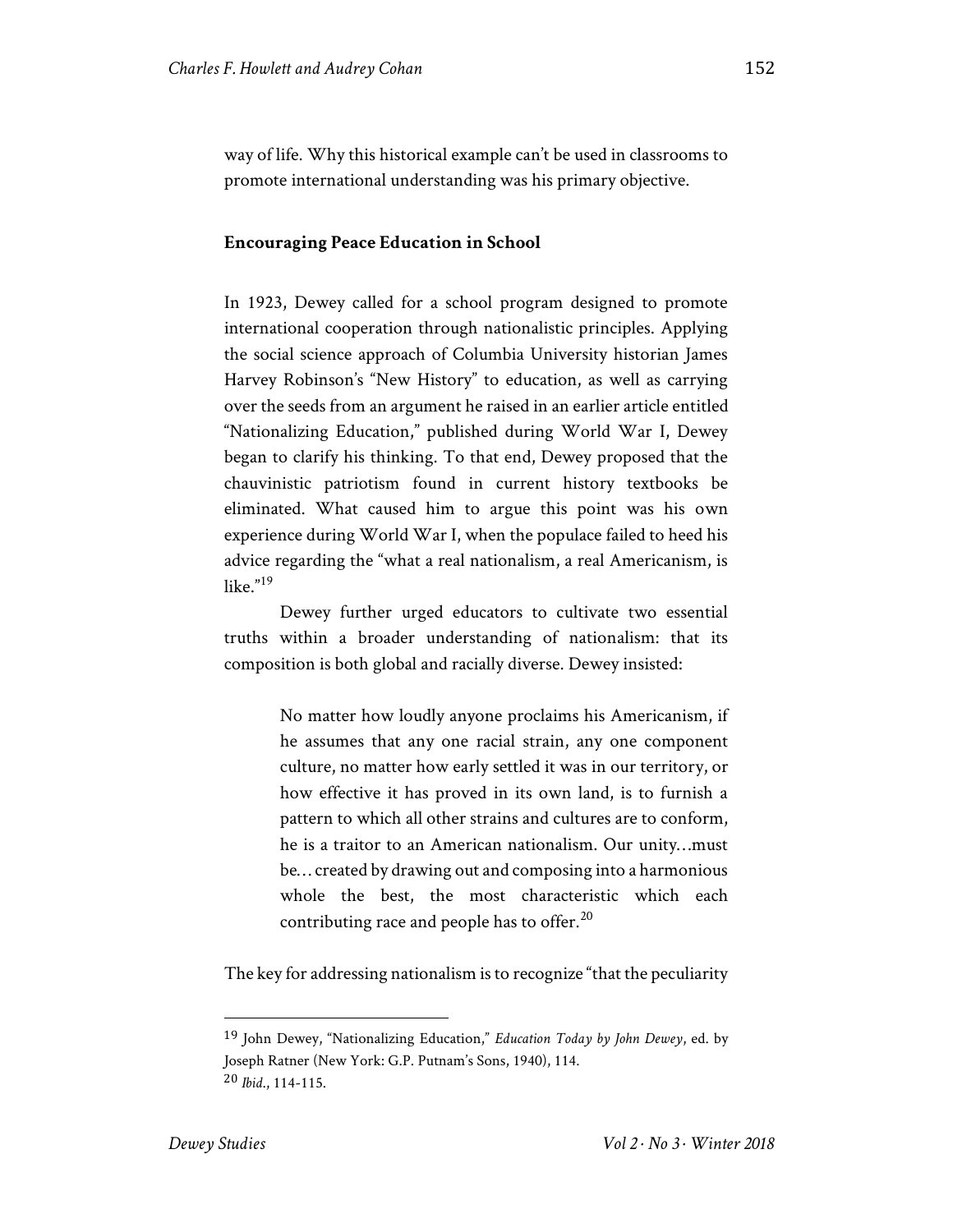of *our* nationalism is its internationalism" and unless that was acknowledged "we shall breed enmity and division in our frantic efforts to secure unity."<sup>21</sup> Thus, to nationalize our education and to write history texts in the American democratic spirit demands that it serve as an "instrument in the active suppression of the war spirit and in the positive cultivation of sentiments of respect and friendliness for all men and women wherever they live" and "to make the public school an energetic and willing instrument in developing initiative, courage, power and personal ability in each individual."<sup>22</sup>

Dewey's ideas for a peace education program were outlined in a very important article, which appeared in a 1923 issue of the *Journal of Social Forces*. He began this piece by arguing that "The teachers in our schools and the communities behind the schools have a greater responsibility with reference to this international phase of social consciousness and ideals than we have realized. As we need a program and a platform for teaching genuine patriotism and a real sense of the public interests of our own community so clearly we need a program of international friendship, amity and good will."<sup>23</sup> What he called for in his concluding sentences was a curriculum using the subjects of history and geography for building tolerance, communal respect, and racial understanding traversing fixed boundaries. Genuine patriotism requires a social consciousness that defines the meaning of community as one not restricted by physical terrain or elitist attitudes. In terms of

 <sup>21</sup> *Ibid*., 116.

<sup>22</sup> *Ibid*., 120.

<sup>&</sup>lt;sup>23</sup> John Dewey, "The Schools as a Means of Developing a Social Consciousness and Social Ideals in Children," *Journal of Social Forces* Vol. 1 (September 1923), 514. Dewey continued to promote education as an antidote to militaristic nationalism throughout the 1920s. In a revealing letter to the president of Michigan State Normal College, Charles McKenny, Dewey noted: "In the present state of the world, with the evident proof that war is the greatest of tragedies from which humanity suffers, the necessity for employing all educational forces to create mutual understanding and sympathy is obvious….In the past, teaching especially in history, has been of a character which indirectly at least created an attitude of indifference, if not hostility, to other nations, and thus fostered a spirit favorable to war when an international dispute arose." John Dewey to Charles McKenny, November 14, 1927, *The Correspondence of John Dewey*, Vol. II, no. 21555, Electronic edition (Charlotte, VA.: Intelex, 1996).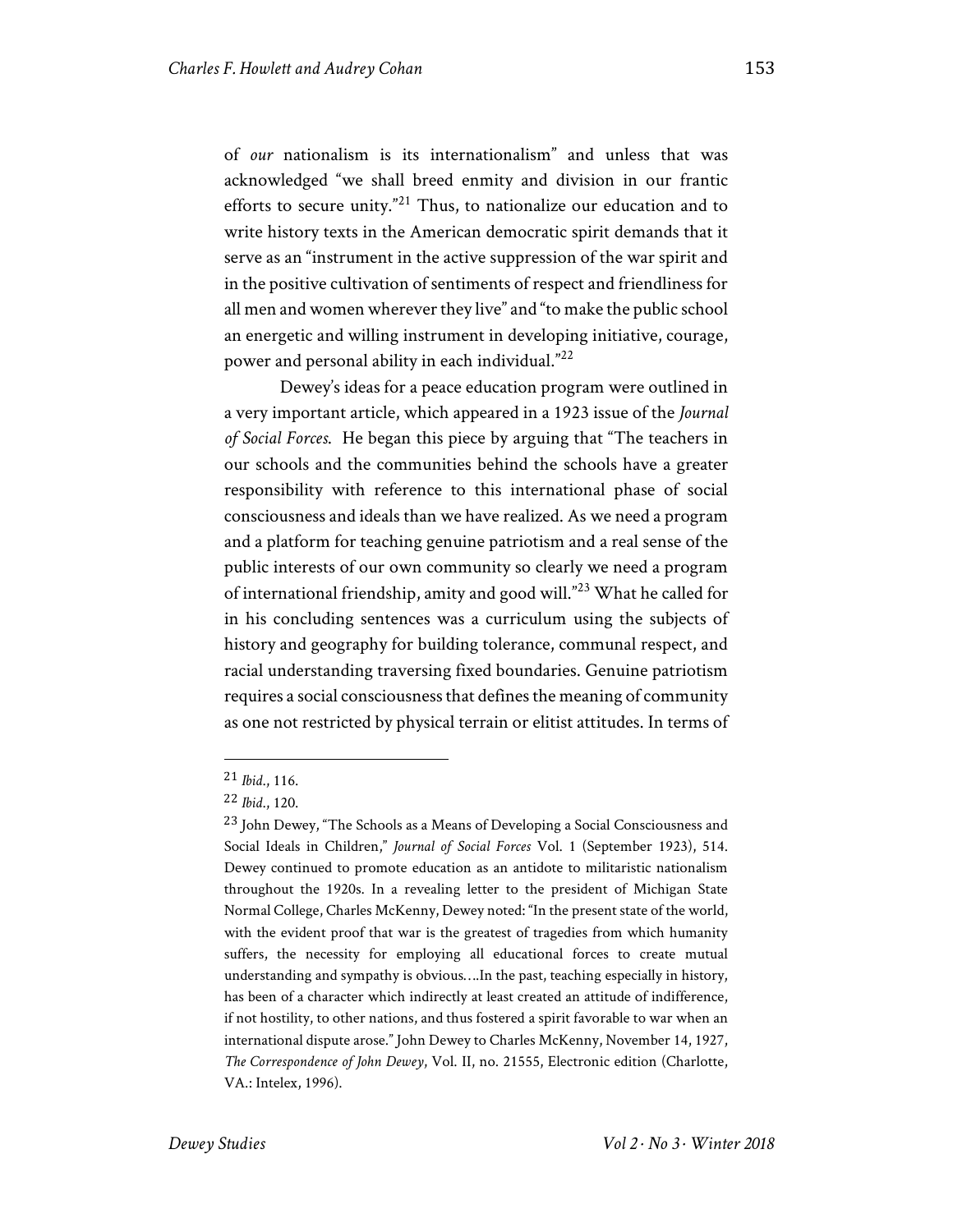ideals it implies the concept of what it means to be human. History is capable of teaching students how human beings lived in the past and how they adapted to change devoid of violence whereas geography has the potential to educate children about other cultures and their contributions to human development. Dewey's understanding of how to teach history and geography was to instruct students that a proper understanding of nationalism and patriotism should be premised on the belief that no particular group or identity deserved a privileged status. Thus, Dewey hoped that the school would be the primary means for developing social consciousness and social ideals in children.

#### **Nationalism's Pitfalls: The Turkish Example**

Reinforcing his philosophy further was his two-month trip to Turkey in 1924. The breakup of the old Ottoman Empire led to the regime of a modernist, Kemal Ataturk, in 1920. Ataturk and his government invited Dewey to visit Turkey and examine the school system to make recommendations for its modernization and improvement. Apart from modernizing Turkey, Ataturk was determined to nationalize the state at all costs. Dewey looked upon this visit as an extension of his interest in international affairs and furthering education as an agent of democracy.

While in Turkey, however, Dewey was troubled by the friction among its disparate population, which existed between the Turks, the Armenians, and the Greeks, each seeking to further its own ethnic and religious beliefs. In a *New Republic* article, he wrote upon his return to the United States, "The Turkish Tragedy," he pointed out that the situation in Turkey is a sad reminder that "the fate of the Greeks and Armenians, the tools of nationalistic and imperialistic ambitions of foreign powers, makes one realize how accursed has been the minority population that had the protection of a Christian foreign power." "[T]he end is not yet," Dewey added, "even with the completed exchange of populations [Greeks and Armenians being deported in exchange for Turks in Greece], and the accompanying misery of peoples at least temporarily homeless, often unacquainted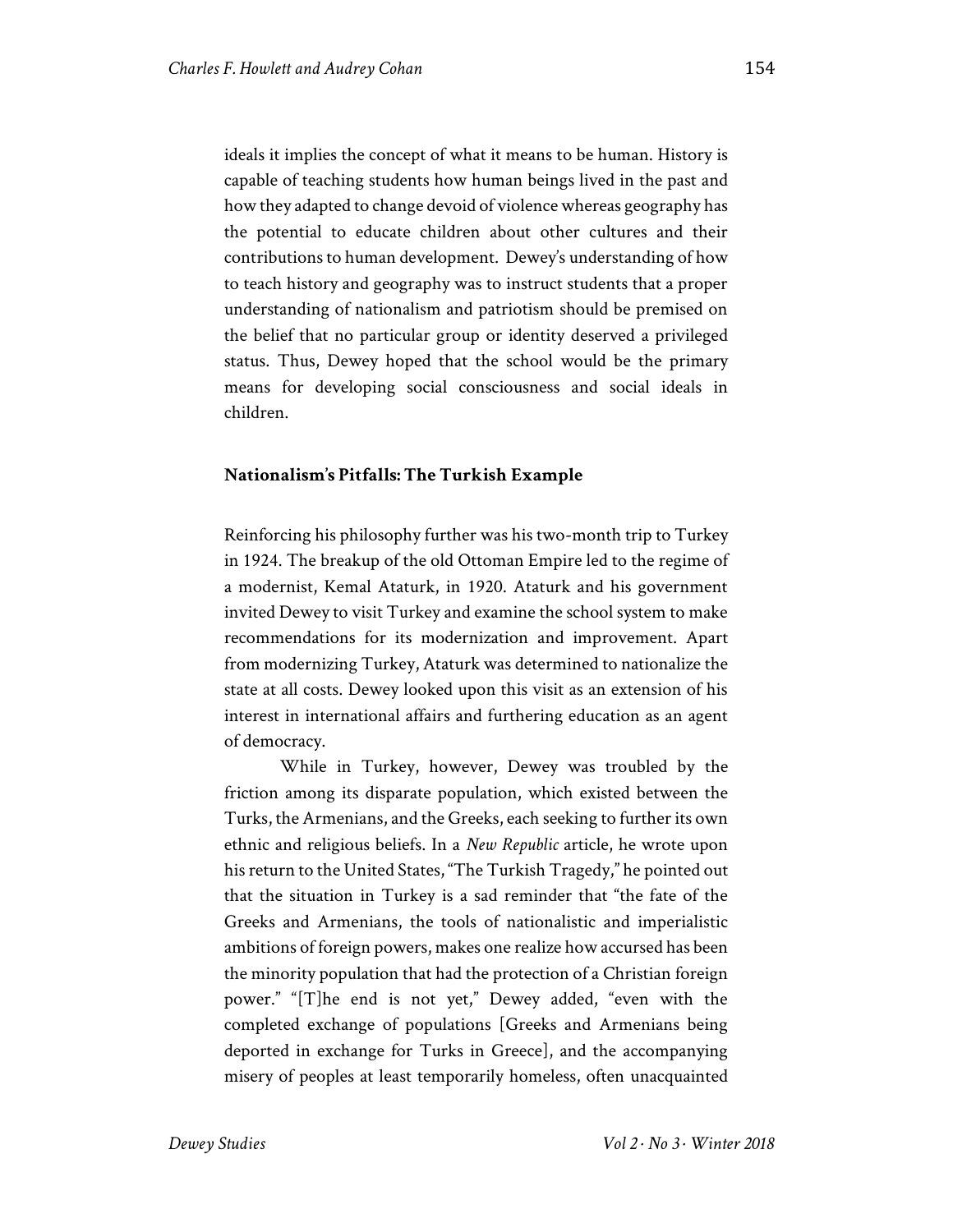with the language of their home-kin, with thousands of orphans and beggared refugees, as numerous among the Turks as among the Armenians and Greeks, even if our Christian benevolence, still under the influence of foreign political propaganda, does not hear so much about or experience the same solicitude for Turkish woes." $24$ 

With respect to the Armenians, moreover, how is it that even now "the Greeks are requesting that this group, already deported once, be removed from Greek soil" while the power brokers at Geneva are calling for "the creation of the Armenian 'home' in Caucasian Turkey—a home that would require protection by some foreign power and be the prelude to new armed conflicts and ultimate atrocities."<sup>25</sup> This situation, alone, was enough to remind all that securing peace between nations and among peoples was a long way off:

> Nothing but evil to all parties has come in the past or will come in the future from the attempts of foreign nations to utilize the national aspirations of minority populations in order to advance their own political interests….If a fiftieth of the energy, money and planning that had been given to searching out terms upon which the populations could live peaceably together with the disruption of Turkey, the situation today would be enormously better than it is.<sup>26</sup>

The tragedy in Turkey was illustrative of how political leaders chose to further their nationalistic ambitions for purposes of exclusivity, superiority, and prejudice rather than peaceful coexistence and mutual respect. "The Turks…have been converted to nationalism," Dewey opined. But "the disease exists in a virulent form at just this moment." $27$  Modernizing the Turkish educational system as part of its new national identity required that its teachers be trained to embrace all elements within the population as "an indispensable

 <sup>24</sup> MW 15: 141.

<sup>25</sup> *Ibid*., 141.

<sup>26</sup> *Ibid*., 142.

<sup>27</sup> *Ibid*., 142.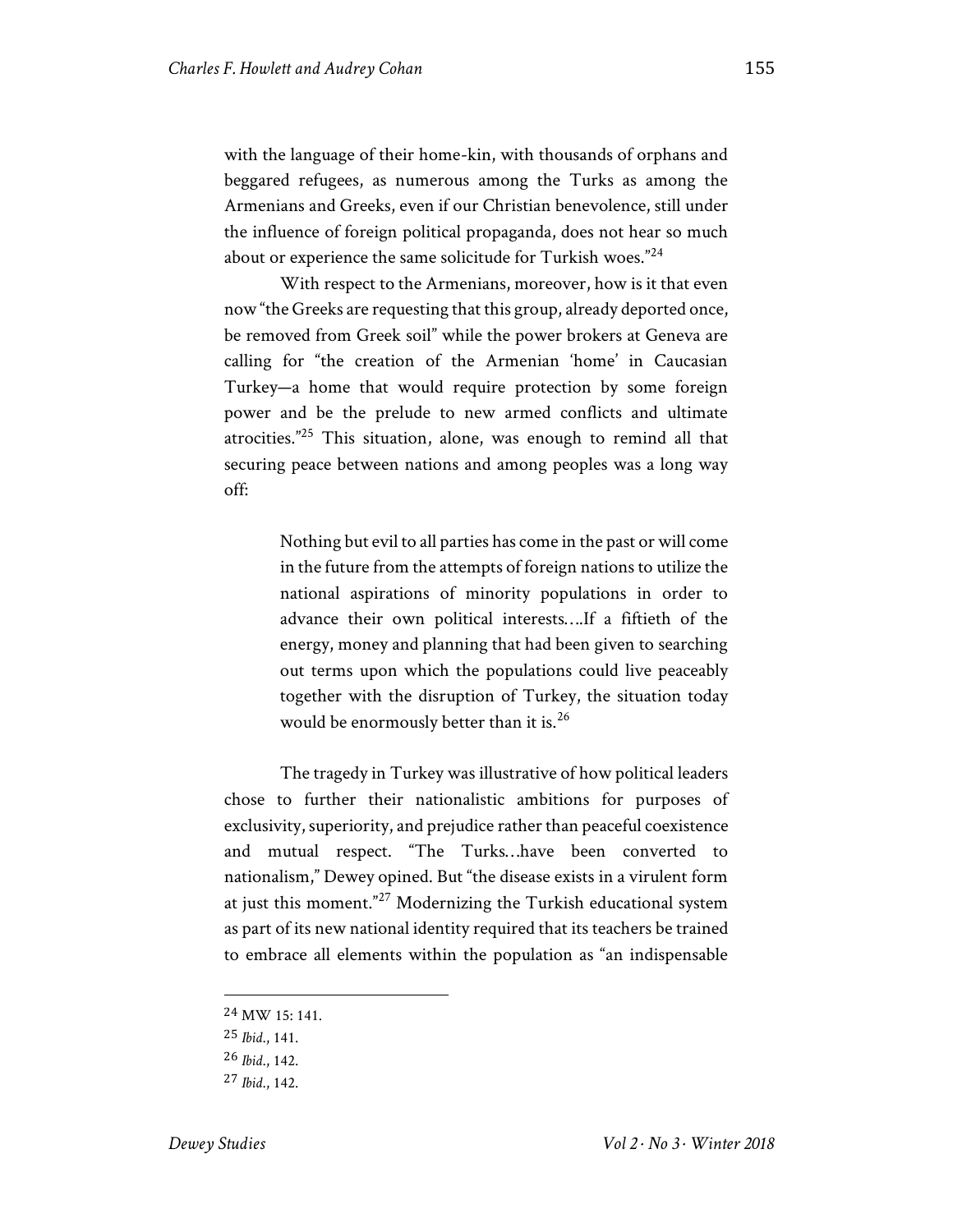condition of peace, mutual understanding and harmony."<sup>28</sup> Furthermore, his experiences in Turkey influenced his thinking about how to achieve world peace with a more intentional curriculum for educators to adopt.

## **Cautionary Tale Regarding German Nationalism**

Rather interestingly, Dewey's reason for believing that education might be the means for transcending nationalistic boundaries was also found in the important and positive role it had played in the consolidation and unification of the German-speaking peoples during the nineteenth century. What most interested Dewey was how German leaders had used education to nationalize their citizens. Although in Germany, national interests captured education for narrow and exclusive purposes mainly for the perpetuation of the political state, Dewey, nevertheless, saw a beneficial side to this experience in terms of unifying people as a community. He drew upon this observation when discussing his plans for the modernization of the Turkish educational system. However, what he found most wanting in the German example was, that

> The state furnished not only the instrumentalities of public education but also its goal…. Since… national sovereignty required subordination of individuals to the superior interests of the state both in military defense and in struggles for international supremacy in commerce, social efficiency was understood to imply like subordination. The educational process was taken to be one of disciplinary training rather than of personal development.<sup>29</sup>

Dewey's accurate analysis of Germany's national interests (based on an idealistic and unquestioned devotion to the state) did, unfortunately, eventually lead to its expansive militaristic aggression and the late war.

 <sup>28</sup> MW 15: 148.

<sup>29</sup> Dewey, *Democracy and Education*, 94.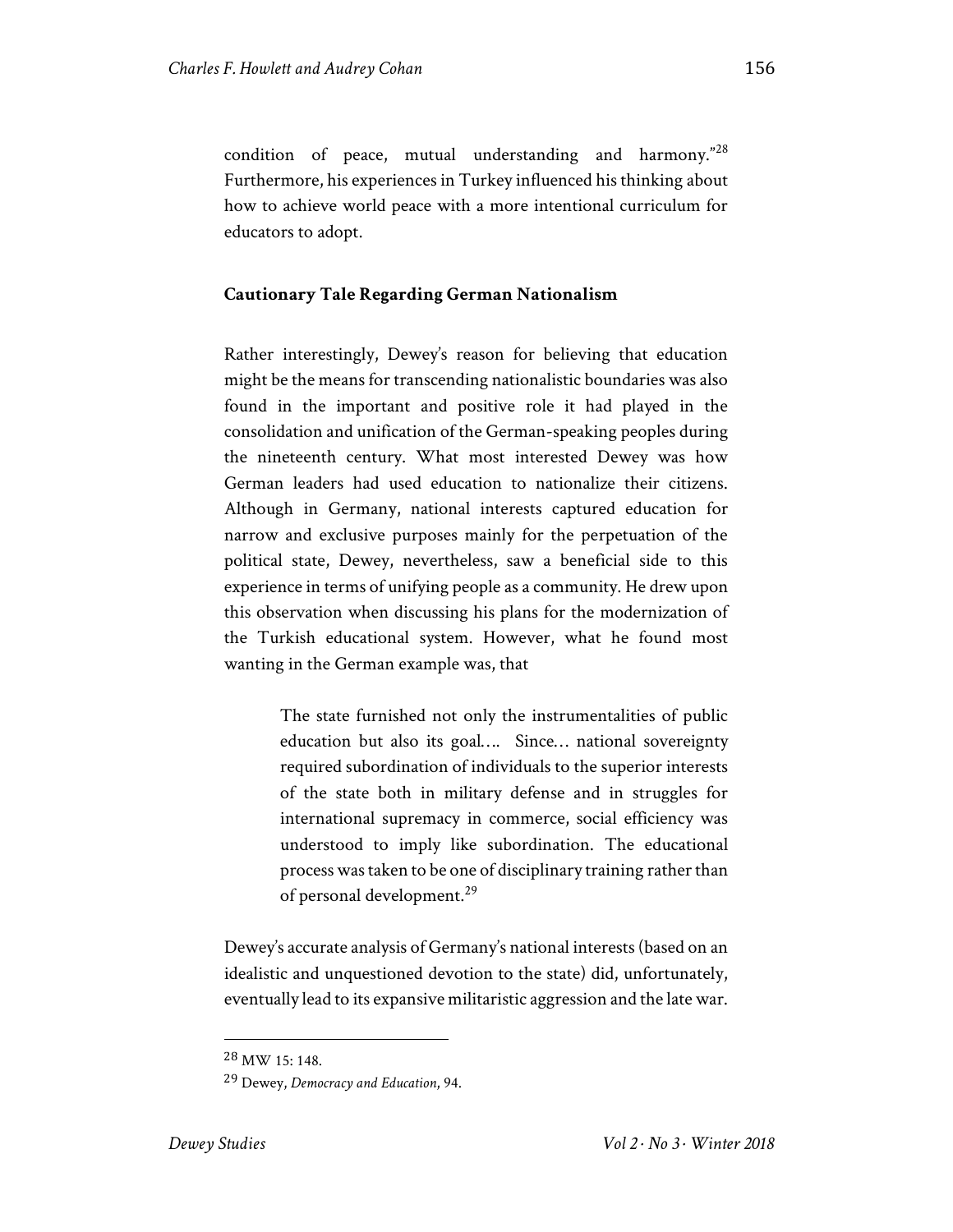Thus the message he had for Turkish leaders: use nationalism to modernize and unify all groups but make it an educational instrument for democratic cooperation rather than forcing communities around as part of a will to power.

In light of what happened in Germany and what was taking place in Turkey, Dewey also faced an essential question impacting his thoughts on the relationship between education and nationalism. Is it therefore not possible to initiate a new school program whereby education would enable all peoples to live harmoniously within their own state and then transcend that feeling beyond their own national boundaries? Already, Dewey pointed out, science, art, and commerce were compelling factors making it possible for peoples living in different countries to cooperate with each other, thus making the world more interdependent.

#### **Support for a Peace University**

These recent developments in science and technology led Dewey to call for "a new movement in education to preserve what was socially most useful in the national heritage and to meet the issues of the emerging international society."<sup>30</sup> The identification of patriotism with "national interests," which inevitably leads to exclusiveness, suspicion, jealousy, and hatred of other nations, Dewey argued, would now have to be abandoned as well as subordinated to the broader conceptions of human welfare. Therefore, in teaching history and geography as part of the social sciences it was Dewey's primary goal to emphasize what he proclaimed previously, namely, that

> …whatever binds people together in cooperative human pursuits and results, apart from geographical limitations. The secondary and provisional character of national sovereignty in respect to the fuller, freer, and more fruitful association and intercourse of all human beings with one another must be instilled as a working disposition of mind…. This conclusion

 <sup>30</sup> Merle Curti, "John Dewey and Nationalism," *Orbis* Vol. 10 (Winter 1967), 1109.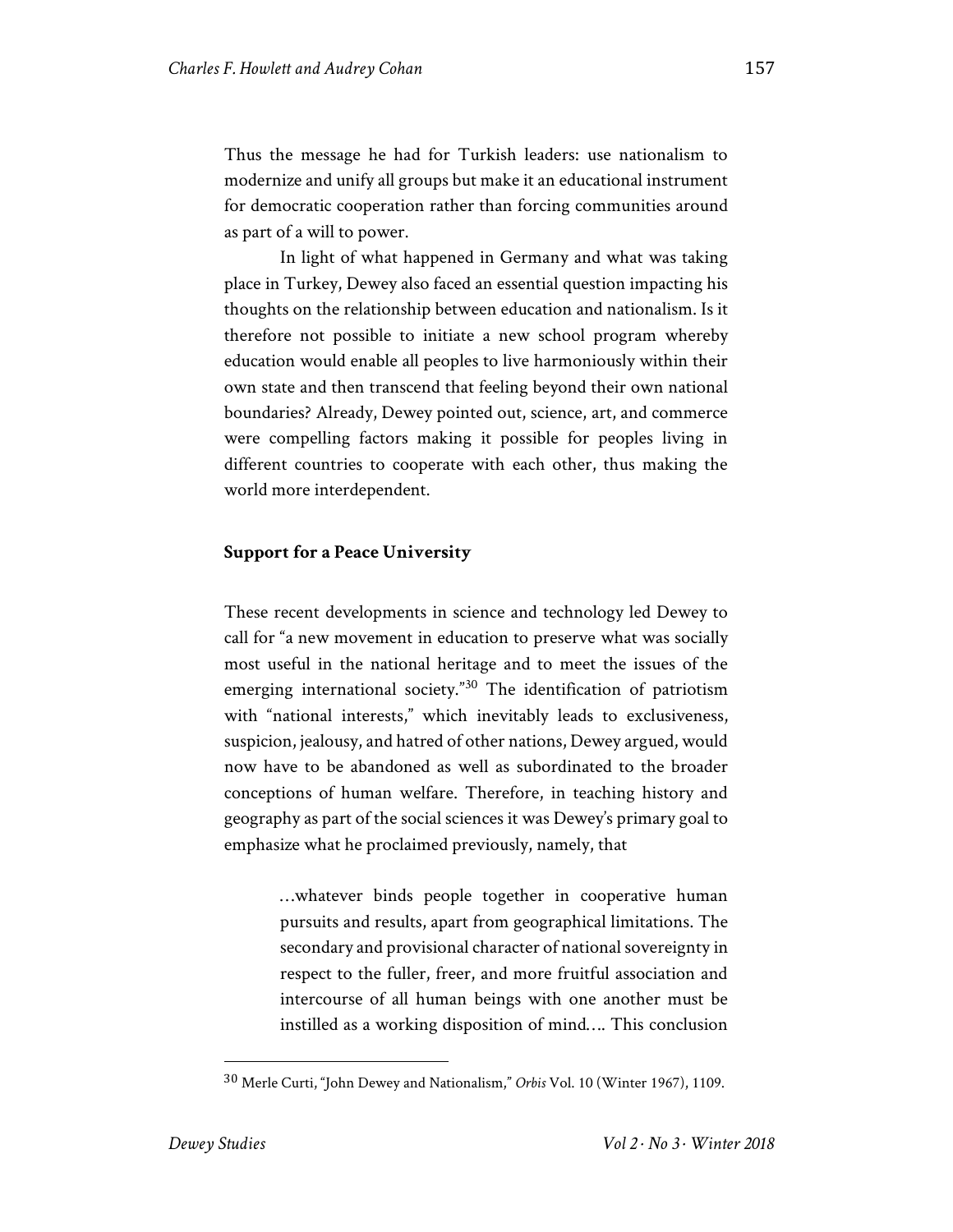is bound up with the very idea of education as freeing of individual capacity in a progressive growth directed to social  $aims.<sup>31</sup>$ 

"A new movement in education" to bind "people together in cooperative human pursuits" led him to endorse the concept of a peace university in 1930. The proposed concept was to construct this university, named after President Abraham Lincoln, because of his moral leadership during the American Civil War. The peace university would consist of a six-year course, admitting 200 students each successive year until reaching a total enrollment of 1,200. Apart from American students being admitted, the plan also called for accepting 120 students from other parts of the globe. The curriculum's specific goal was to foster international understanding and to address the problem of how nationalism had been taught worldwide by various governments seeking to advance their own special interests. It was a proposal Dewey happily supported. Unfortunately, apart from the initial proposal, it never came to fruition. The onset of the Great Depression diverted the necessary funding to make it a reality.<sup>32</sup>

Nevertheless, the idea for a peace university was in response to the developing postwar meaning of nationalism as a new type of secular religion, that the historian Merle Curti pointed out when describing Dewey's understanding of the term. What Dewey had hoped to accomplish through enrolling students from other parts of the world was to emphasize the importance of the term "nationality," which had no political standing. The concept of a "Nation by which millions swear and for which they demand the sacrifice of all other loyalties," Dewey argued, "is a myth; it has no being outside of emotion and fantasy.<sup>"33</sup> It is a man-made political creation, or in other words, a "fictitious" character. It detracts from the human element of language, cultural traditions, and ethnic background as a pathway for international understanding. Teaching about nationalism should be understood in terms of protecting "citizens against pestilence and

 <sup>31</sup> Dewey, *Democracy and Education*, 99.

<sup>32</sup> "Lincoln University Selects Trustees," New York *Times*, February 13, 1930, 17.

<sup>33</sup> Curti, "John Dewey and Nationalism," 1105.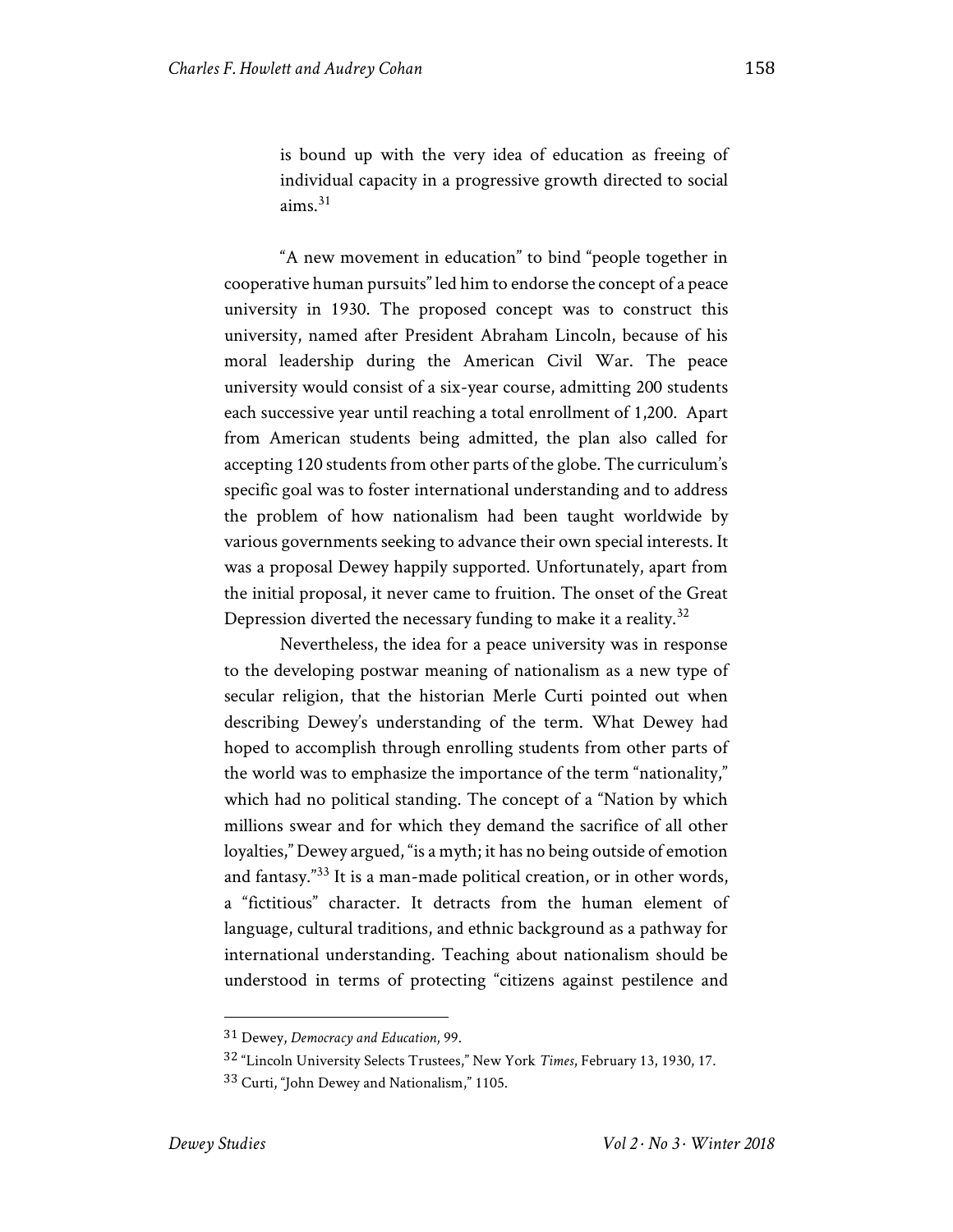unnecessary infection, to assure them a reasonable degree of economic comfort and independence" and not used as a political instrument for military measures.<sup>34</sup>

## **Fundamental Principles**

The attempt to establish a peace university illustrated Dewey's postwar views about nationalism and world peace. They were based upon five fundamental principles, which remain applicable today: (1) building a democratic community; (2) teaching cooperation; (3) creating an environment based upon moral sensitivity; (4) promoting critical thinking; and (5) empowering self-esteem to challenge established modes of national behavior. These principles were the basis for establishing a trusting environment, one which Dewey advocated would enable schoolchildren to not fear changing their minds when constantly exposed to the nationalistic and patriotic interpretations contained in social studies and history textbooks.

All of Dewey's arguments for world peace were based upon building the knowledge, skills, and attitudes necessary for democratic citizenship. Dewey sought to make clear the distinction between what he labeled "loyal" versus "critical" patriotism. Loyal patriotism, he insisted, is a coerced brand of attachment to one's homeland; it is not freely given and tends to create an unhealthy attitude of superiority relative to other cultures and polities. Instead, he insisted that a healthy understanding of patriotism in a democratic society is one, which furthers the civic purposes of education that the war failed to achieve—a critical appreciation for democratic values and moral principles. Dewey's concept of democracy as a process of collaborative social and political decision-making through inclusive dialogue, public reasoning, and careful and sustained deliberation remains the basic key to unlocking the door when defining the true meaning of democratic nationalism.35

 <sup>34</sup> *Ibid*., 1106.

<sup>35</sup> Consult the following works by Sarah Stitzlein: *Teaching for Dissent: Citizenship, Education and Political Action* (Boulder, CO: Paradigm Publishers, 2012) and *American*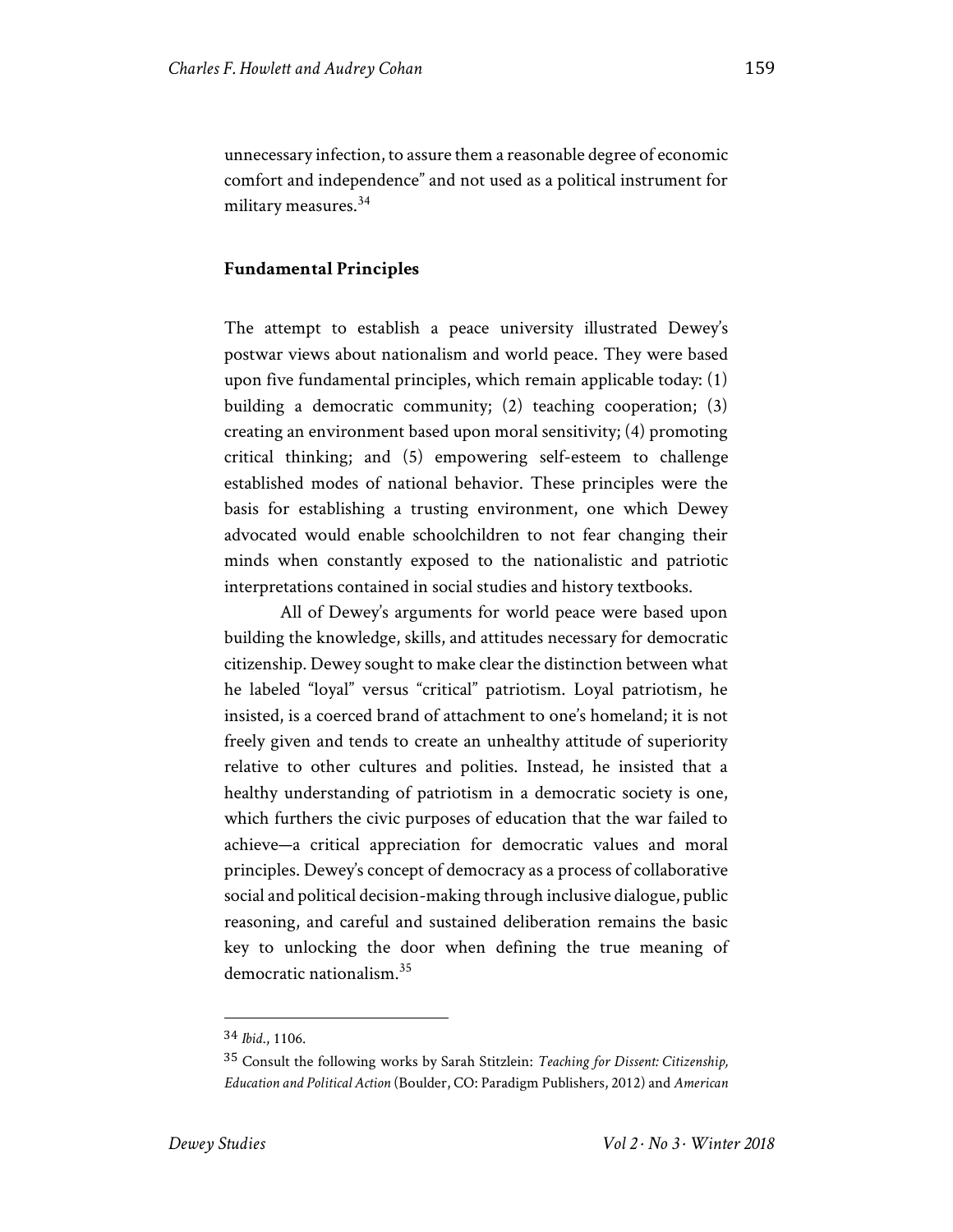Dewey's underlying motivation was to call attention to the importance of education as an extension of moral democracy. Moral democracy, to him, meant that students should become responsible citizens willing to question the status quo and usher in necessary reforms for the betterment of all society. Training docile and obedient students willing to bend to the dictates of the state will in no way further democratic change. "From the standpoint of…education, a large portion of current material of instruction," Dewey wrote in 1922,

> is simply aside from the mark. The specialist in any one of the traditional lines is as likely to fall for social bunk even in its extreme forms of economic and nationalistic propaganda as the unschooled person; in fact his credulity is the more dangerous because he is so much more vociferous in its proclamation and so much more dogmatic in its assertion.<sup>36</sup>

No wonder, he continued, "Our schools send out men meeting the exigencies of contemporary life clothed in the chain-armor of antiquity, and priding themselves on the awkwardness of their movements as evidences of deep-wrought, time-tested convictions."<sup>37</sup> In other words, since the United States helped win the war, it was now America's responsibility to tear away the clothing of "chain-armor antiquity" and proudly don the robes of lasting world peace.<sup>38</sup>

## **Instrumentalism for Peace**

Dewey's publications during this period on the matter of nationalism also took into account his instrumentalist technique for separating

 $\overline{\phantom{a}}$ 

*Public Education and the Responsibility of Its* Citizens*: Supporting Democracy in the Age of Accountability* (New York: Oxford University Press, 2017).

<sup>36</sup> John Dewey, "Education as Politics," *Characters and Events: Popular Essays in Social and Political Philosophy*, ed. by Joseph Ratner, Vol. II (New York: henry Holt & Co., 1929), 779.

<sup>37</sup> *Ibid*., 780.

<sup>38</sup> *Ibid*., 779-80.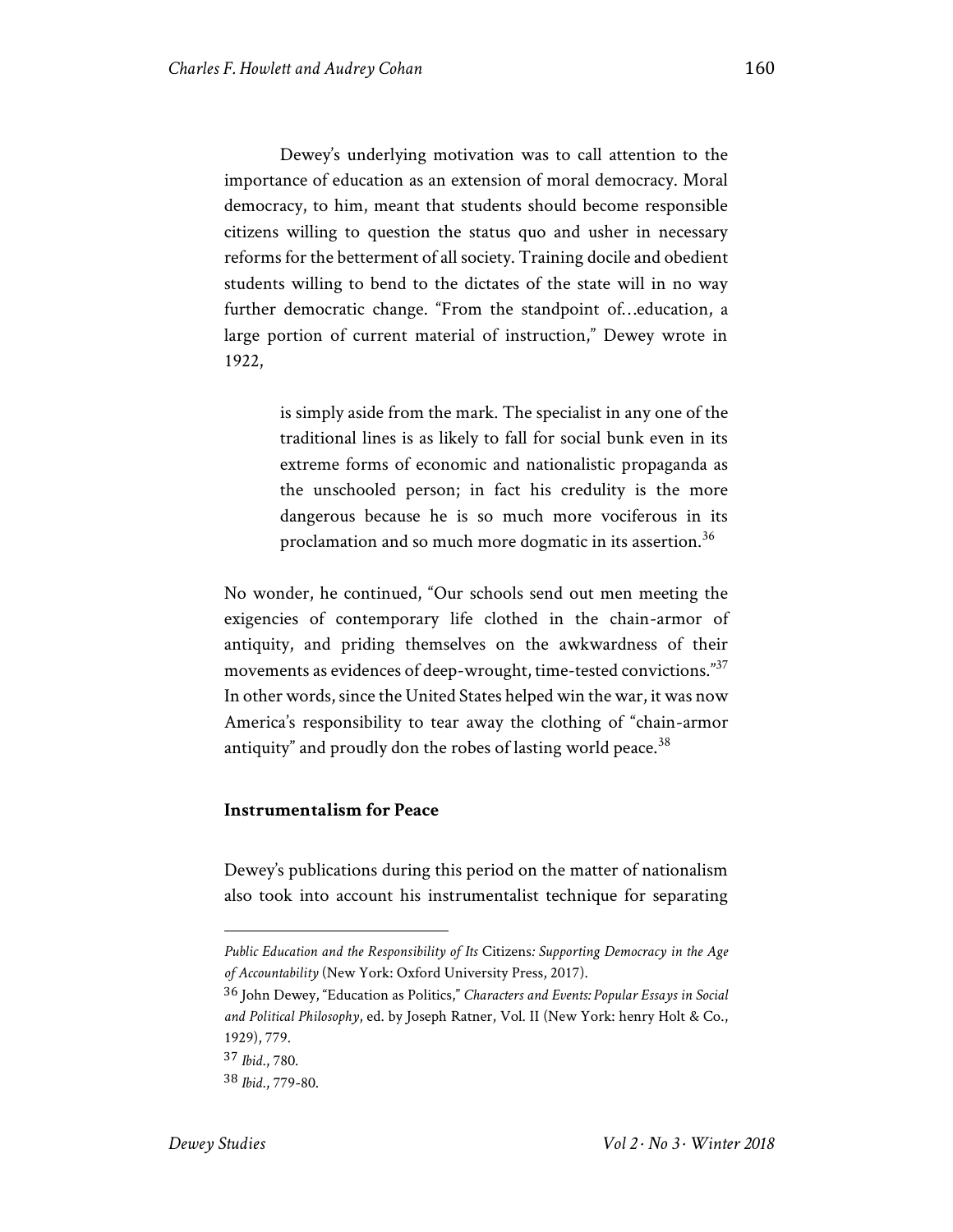means and ends with respect to war and peace. He continuously addressed the dichotomy of means between nationalistic politics and power as force and that of democratic cooperation for peaceful coexistence as the end. Most of his arguments were based upon building the knowledge, skills, and attitudes necessary for democratic citizenship. His scientific model of thinking or inquiry, posited in his 1933 revised work, *How We Think*, became an important aspect of his teaching when addressing this dichotomy. In terms of developing information-processing and thinking skills, Dewey offered the following four steps: (1) define the problem; (2) suggest alternative solutions or make hypotheses; (3) gather data for supporting or negating these hypotheses; and  $(4)$  select or reject hypotheses.<sup>39</sup> Historian Merle Curti relied on this study for interpreting Dewey's approach to nationalism as, "his repudiation of general definitions as means for understanding concrete issues….Since for Dewey [social] problems could be solved only in concrete, not in general terms, only by testing hypotheses, not by general definitions and categories, rules of thumb or citation of precedents the matter of defining nationalism, national honor, national interest in concrete terms was crucial."40

Problems such as war, militarism and disarmament, patriotic conformity at all costs, viewing nationalism in a superior way to other societies, and social injustice were just some of the problems Dewey encouraged educators to address in their classrooms. Although no easy solution to solving the problem of war was at hand, Dewey called for a process of inquiry as a learning tool. He encouraged teachers to address the problem of nationalism and its association with appeals to war in terms of its destructive experience, which should not be divorced from values clarification.

Thus, his classroom method of inquiry was designed to connect value analysis with problem solving. Critical thinking in education, he argued, must undertake an analysis of problems impacting social development; it involves testing values and applying them to real world situations. Teaching students not to fall prey to sweeping generalizations through the practice of inquiry, gathering

 <sup>39</sup> John Dewey, *How We Think* (Chicago: Henry Regnery Co., reprint 1971), 9-16. <sup>40</sup> Curti, "John Dewey and Nationalism," 1106-1107.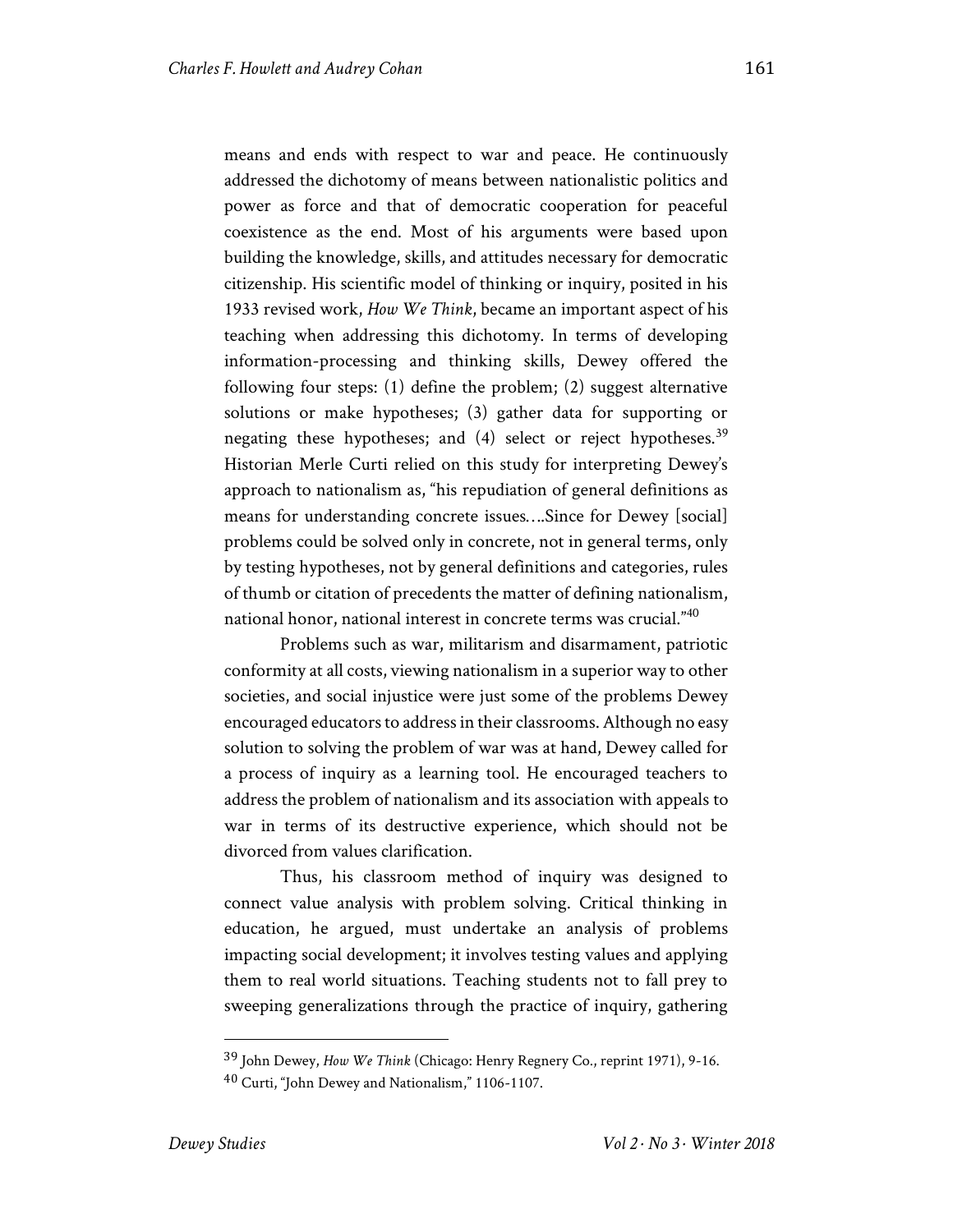facts, and clarifying values should ultimately result in developing better moral judgments. Students need to think about how the idea of peace, for instance, is a more positive hypothetical development when analyzing society's most pressing problem (war) plaguing civilization.

Dewey's progressive education theories further highlighted the disparity between war and peace. He challenged critics who questioned his efforts as to the importance of educating publics on the possibility for lasting peace as nothing more than a utopian fantasy. In terms of war, education teaches people to accept selfish behavior, promote authoritarian methods of rule, ignore moralistic reasons for good behavior, encourage coercion in the name of patriotic conformity and nationalistic allegiance, and comply with patterns of structural violence. In contrast, education for peace fosters responsibility, openness, innovation, self-motivation, cooperative behavior, and barrier-free opportunities to pursue individual interests for the common good.<sup>41</sup> In the long run, which one is a more realistic option for civilization's well-being? Let the method of inquiry begin!

Dewey's intent was not to intellectualize the subject. Establishing a peaceful world order would never be accomplished by simply providing information and developing intellectual virtues; it required a rigorous process of inquiry to solve it and offer appropriate solutions. What he suggested is that one of the most important responsibilities for schools is to concentrate on self-discipline and a humanistic way of life. The lesson he, himself, learned from the war was how effective schools were in promoting a singular patriotism. The final grade, however, was a failure. Teachers did not communicate to their students that the ultimate goal was not the rightness of America's involvement in the war but the establishment of a global community rejecting the resort to armed conflict.<sup>42</sup> They

 <sup>41</sup> Howlett & Cohan, *John Dewey, America's Peace-Minded Educator*, 111.

<sup>42</sup> *Ibid*., 111. This was certainly the message he conveyed in a 1930 article, "The Duties and Responsibilities of The Teaching Profession," which appeared in the journal, *School and Society*. In this article he called for teachers to assume greater autonomy and educate their students about the pressing social and political problems of the day. He raised a number of questions teachers should address in relation to democratic social cooperation, including "war and peace." In terms of international relations he asked: "Does the teaching of patriotism tend toward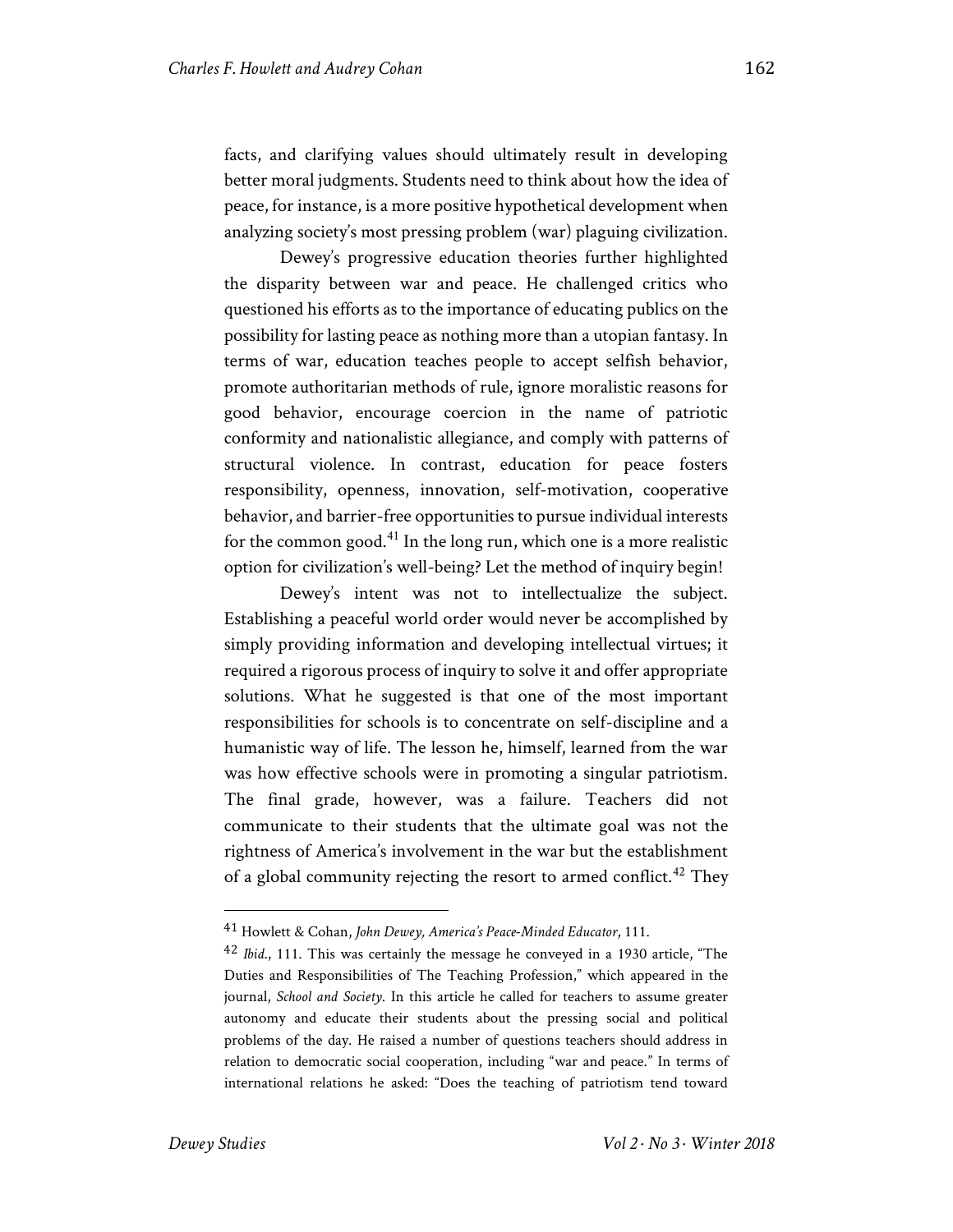sacrificed the principles of self-discipline and humanism by failing to encourage their students to think for themselves and to question how their leaders glorified American nationalism to achieve military ends.

When thinking about how to establish peace, Dewey still needed to reconcile his ideas about instrumentalism after World War I. During this conflict he supported the use of military force as the means to establish international order—the end—only to witness how easily his own philosophical argument was captured by an overzealous patriotism—one defined by intolerance and unquestioned loyalty. In the years after the war, however, he was able to reconcile this argument by applying it as a means for achieving social reform and domestic justice in order to advance democratic understanding. This is an important aspect many Dewey scholars may have not paid attention to and was the basis for the book, *John Dewey, America's Peace-Minded Educator*. <sup>43</sup> Antiwar activists applied Dewey's pragmatism as an instrument for change by insisting that peace required social reform as well as social order. In line with Dewey's progressivist thinking, they often argued that in order for the United States to take a leading role in the crusade for world peace the nation's institutions and understanding of nationalism would have to change fundamentally. Critically, relying on Dewey's philosophy of instrumentalism, these peace reformers not only added a moral dimension to their methods but also "a theory of conflict and a dialectic of action in a struggle [crusade against war] that became an 'experiment with truth': testing ideas through political dialogue, exemplary conduct, and communication during conflict, rather than through political violence."<sup>44</sup> Their theory upheld Dewey's belief that antagonistic actions were necessary for establishing an appreciation of truth and the consciousness of growth—a critical step toward

 $\overline{\phantom{a}}$ 

antagonism toward other peoples?...Should definite questions of international relations, such as our relation to the Caribbean region, the use of force in intervention in financial and economic questions, our relation to the World Court, etc., be introduced?" Consult, Joseph Ratner, ed., *Education Today by John Dewey* (New York: G.P. Putnam's Sons, 1940), 224-29.

<sup>43</sup> *Ibid*., 71-75.

<sup>44</sup> Nigel Young, "Concepts of Peace from 1913 to the Present," *Ethics and International Affairs* Vol. 27, no. 2 (2013), 160.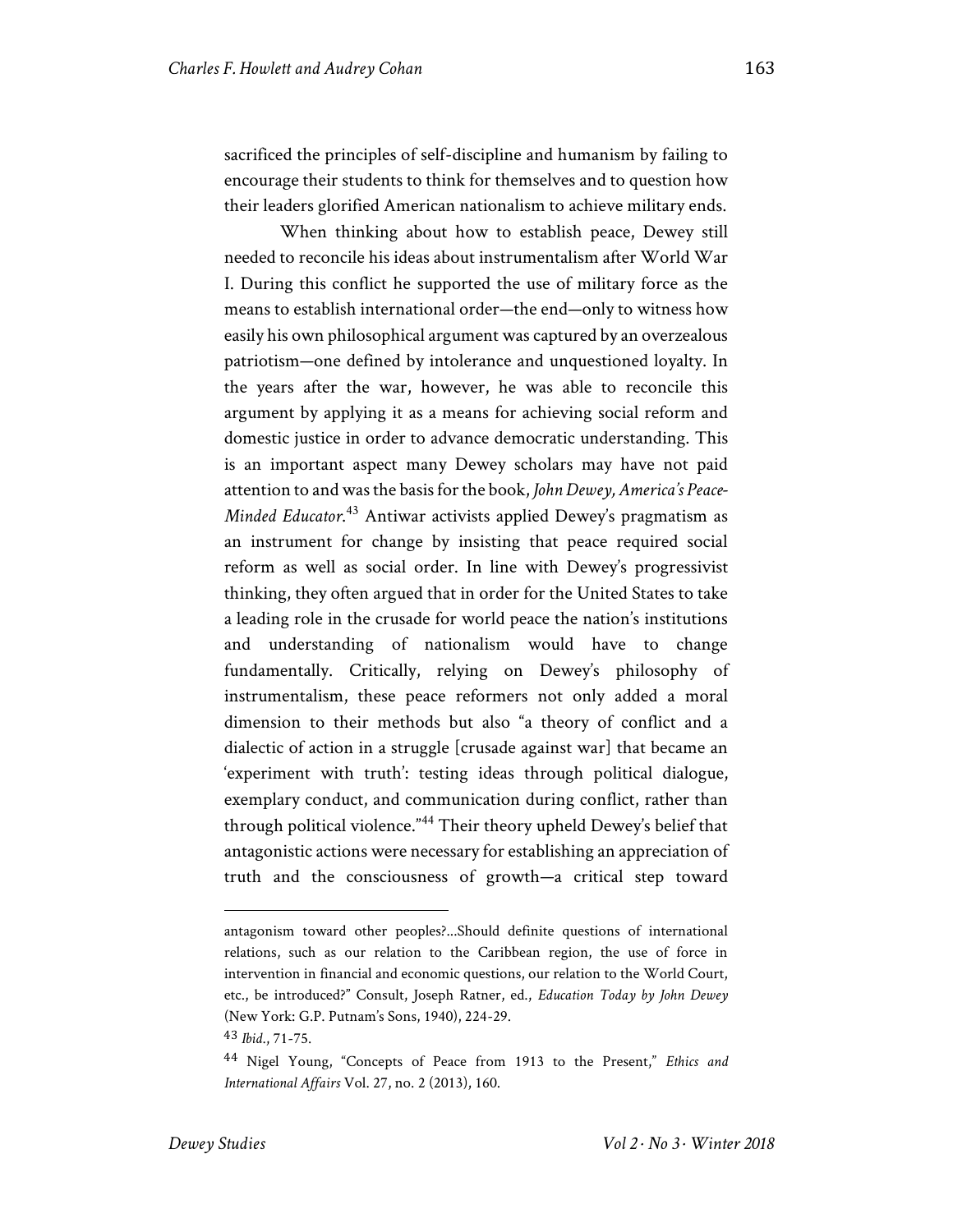reconciling opposite tendencies.

Primarily, when addressing the issue of nationalism, postwar peace activists applied Dewey's method of inquiry to revise an understanding of nationalism. Relying on Dewey's naturalistic, inquiry-based approach over an epistemological, knowledge-based approach, they called for a critical understanding of nationalism. Cognizant that they could not solve all the political and social problems of the day, they still persisted in their belief that nationalism should not be accepted passively as applied to the principle of "American First." Rather, it should correspond to inquiry as part of a rigorous process, which examines the meaning through hypothesis testing as the basis for further human action. In this context, the most appropriate test requires tying the concepts of nationality and sovereignty (free will) to nationalism as an instrument for democratic cooperation to dissociate it from power politics. Like Dewey, they challenged the public to examine the environmental impact on nationalism's meaning not as accepted knowledge but as an instrumental idea for continuous social reform.

#### **Lessons for Today**

Tellingly, Dewey took great pains to analyze the meaning behind nationalism in a 1927 article he contributed to the pacifist journal, *World Tomorrow*. The term, he insisted, is a double-edged sword. "Nationalism is a tangled mixture of good and bad," he commented. "It is not possible to diagnose its undesirable results, much less consider ways of counteracting them," he added, "unless the desirable traits are fully acknowledged. For they furnish the ammunition and the armor, which are utilized as means of offense and defense by sinister interests to make Nationalism a power for evil."<sup>45</sup> More to the point, Dewey insisted,

> [T]he doctrine of national sovereignty is simply the denial on the part of a political state of either legal or moral

 <sup>45</sup> John Dewey, "Nationalism and Its Fruits," *Characters and Events* Vol. II, 798.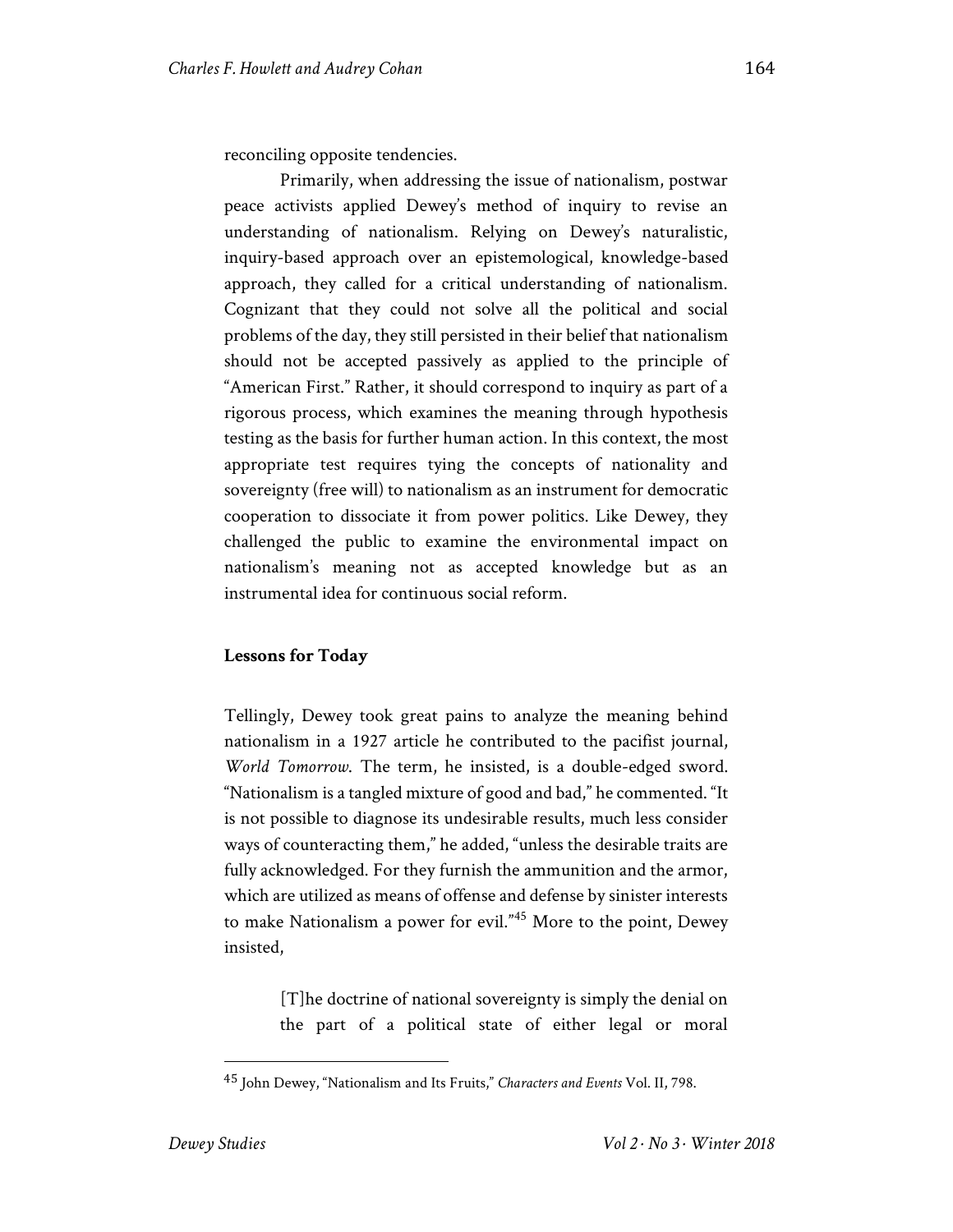responsibility. It is a direct proclamation of the unlimited and unquestionable right of a political state to do what it wants to do in respect to other nations and to do it as and when it pleases. It is a doctrine of international anarchy . . . . Internationalism is a word to which they accursed significance, an idea to which by all the great means at their disposal they attach a sinister and baleful significance, ignoring the fact that it but portends that subjection of relations between nations to responsible law which is taken for granted in relations between citizens . . . . [T]he glorification of War through identification with patriotism is proof that irresponsible sovereignty is still the basic notion.<sup>46</sup>

Of course, in the modern world, nationalism has become the philosophy of the state and a unified nation represents the "highest value in civilization."<sup>47</sup> American nationalism, like almost all nationalisms, Curti observes, "has expressed a faith in the superiority of a particular landscape, a special complex of traditions and institutions, a special mission."<sup>48</sup> In a dialectical sense, a pluralistic internationalism may very well infer a superiority of a particular landscape. Yet what has presented most problems when teaching about nationalism is that it has lost its association with the root values of Americanism: namely, individualism, nonconformity, and humanitarianism. While many might argue that one of the root values of Americanism is its exceptionalism, Dewey remained steadfast in his belief that such a supposition engenders an attitude of superiority and condescension—an attitude that ignores the fundamental principles of the democratic way of life. Loyalties to past American traditions, ones which were not based upon a sense of exceptionalism and took into account the public will, have been supplanted by an almost unyielding faith in the need for national security as encouraged by the established order. Thus, the American distinction between loyalty to the government and its elected officials and loyalty to the general good

 <sup>46</sup> *Ibid*., 802-803.

<sup>47</sup> Merle Curti, *The Roots of American Loyalty* (New York: Atheneum, 1968), xiv. <sup>48</sup> *Ibid*., xiv.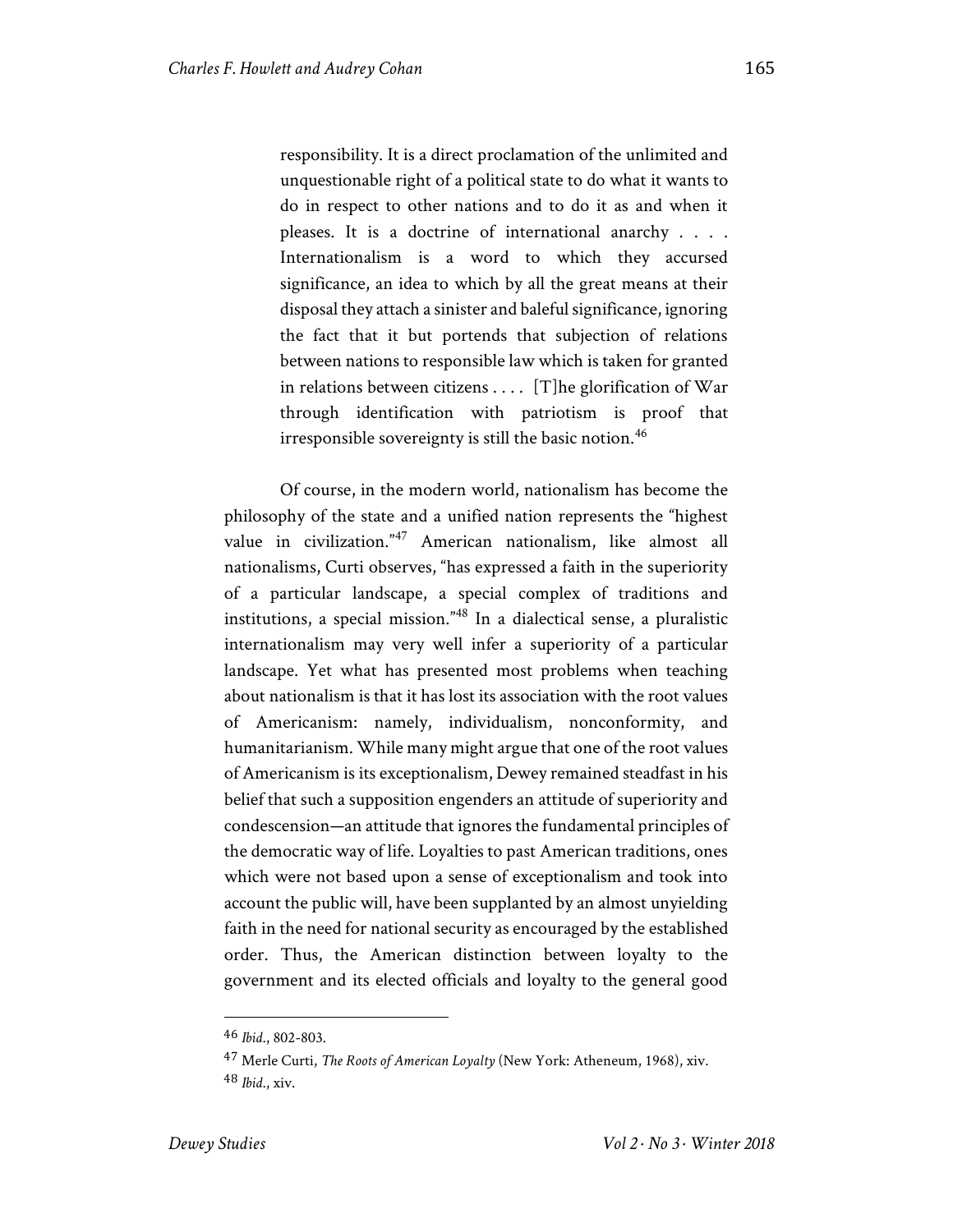needs to be rekindled in the minds of students when asked what nationalism means to them. To promote a healthy definition of American nationalism as an instrument for achieving better relations at home and abroad requires an "individualistic type of loyalty, based on recognition of the services of the nation to the needs of individuals, and on belief in the right of all individuals in the nation to those services."<sup>49</sup> It should not mean that individuals must surrender their values to the dictates of the state—a bitter pill Dewey had to swallow given the failings of his pragmatism during World War I. The scope of the war, led Dewey to return over and over to the question of nationalism and how it should be defined.

Perhaps, one of Dewey's most significant criticisms of nationalism was its penchant for developing racial prejudice towards foreigners. He addressed this in a 1922 article, "Racial Prejudice and Friction." How peoples from other countries were perceived had been shaped by political factors, which became the basis for racial animosity and vice versa: "I think we may safely conclude that the political factor is the one chiefly responsible for converting antipathy to the foreign into definite racial friction. The matter is complicated by the fact that nationalism has spread until now antagonism is reciprocal."<sup>50</sup> There was absolutely no question that the political mechanisms attached to nationalism and used to promote support for the war ultimately brought responses of fear and suspicion towards foreigners.<sup>51</sup> Thus, it becomes easier to wage a war tied to national loyalty when racial prejudice is associated with the enemy.

What is most important when discussing the concept of nationalism is that Dewey never abandoned his hope that "…all education which develops power to share effectively in social life is moral" and the duty and obligation of all educators is "to provide alternatives to the status quo in personal and social relations, in the conduct of economic and political affairs, and in the nature of

 <sup>49</sup> *Ibid*., 248.

<sup>50</sup> MW 15:249. It should be noted that many scholars have accused Dewey of this very same view when it came to his own scathing indictment of German nationalism during the war. Consult, Howlett and Cohan, *John Dewey*, 37-40. <sup>51</sup> *Ibid*., 249-50.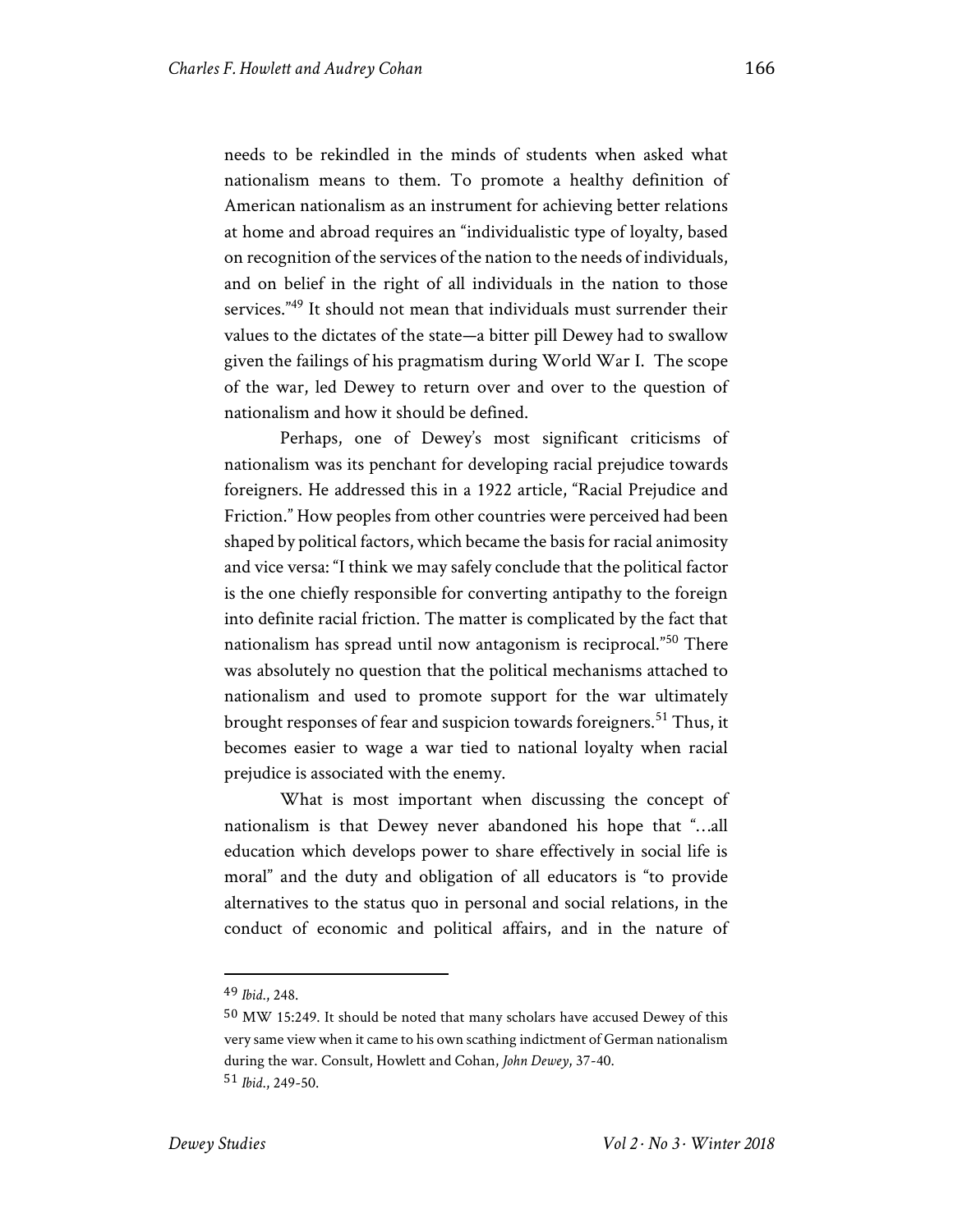international affairs."<sup>52</sup> Dewey's fear was associating nationalism with state worship as an absolute. The way to encourage a healthier understanding regarding the positive aspects of nationalism would be, as Dewey observed nearly one hundred years earlier, to develop a citizen-minded consciousness transcending entrenched political habits, which protect the status quo. This would involve teaching nationalism as an evolving and ever-changing concept not defined by geographical boundaries and political state systems. It would have to take into account an experimentally, psychologically, and sociologically educated approach to ethics and politics—one that respects all races and creeds as neighbors in a world community. Devotion would be to the nation as a cultural community within a global setting while the daily operations within each country would be left to elected officials. In this view, national security would not rest upon the shoulders of military might since there would be no need for

it.

Sadly, however, educators continue to encounter what some practitioners refer to as a "selective tradition," in which mandated state curriculums place pressure on teachers as to what must be taught in the classroom. In many cases, the curriculum is meant to continue the status quo—support the dominant political establishment—while giving the illusion of creating change. For example, the subject of history, one Dewey singled out in his time, remains constricted by institutional mechanisms so that it continues to be taught to maintain the status quo and socialize students into compliance regarding the dominant economic, political, and social realities currently in place. This is the exact opposite of what Dewey wanted in the aftermath of World War I. Indeed, as one observer argues, "State curriculum guides, standardized tests, and corporate textbooks not only regulate what is and is not taught, but also the perspective from which history is taught, the pace of instruction, instructional methods, and ultimately, determine what counts as historical knowledge."<sup>53</sup> Sadly,

 <sup>52</sup> Curti, "John Dewey and Nationalism," 1109.

<sup>53</sup> Christopher R. Leahey, *Whitewashing War: Historical Myth, Corporate Textbooks, and Possibilities for Democratic Education* (New York: Teachers College Press, 2010), 12-13.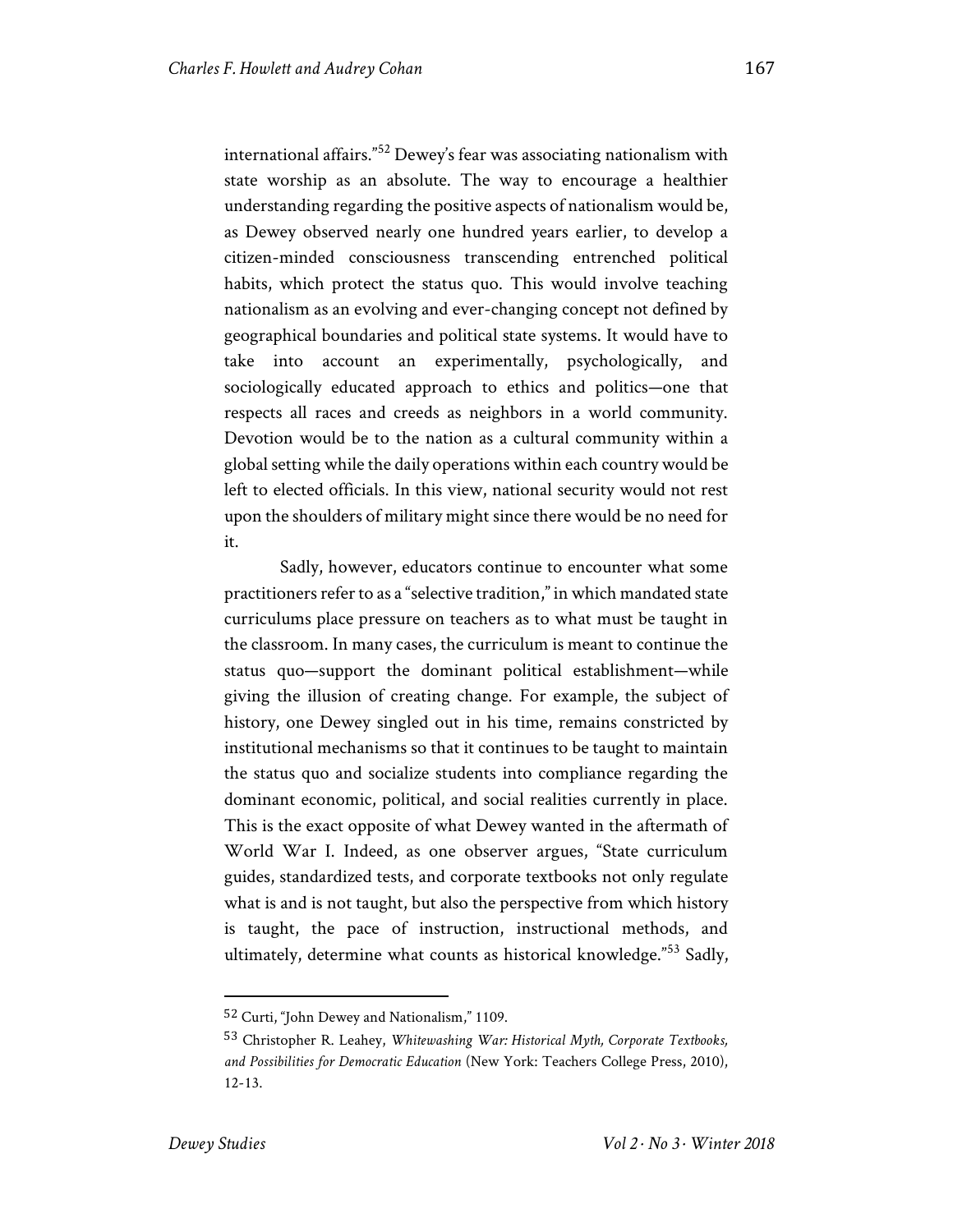the nationalistic influence found in textbooks and curricular materials continues: "Lost from textbook narratives and curricular objectives are the demands that war makes on our democratic institutions, its costs in both blood and treasure, and the myriad stories of Americans who struggled to limit war through nonviolent alternatives."<sup>54</sup> Indeed, those who sought to prevent or limit war by nonviolence are just as nationalistic or patriotic in their own right as those who carried arms in combat. So, how do we define the true meaning of nationalism within a democratic construct?

Certainly, Dewey always insisted that the mission of schools is to enable students to examine key social problems. He argued that classes be structured in a problem-solving way, one not driven by a teacher-centered pedagogy as the source of all truth. It was an important element in his pedagogical beliefs:

> The teacher is not in the school to impose certain ideas or to form certain habits in the child but is there as a member of the community to select the influences which shall affect the child and to assist him in properly responding to these influences.<sup>55</sup>

During World War I teachers were instructed to indoctrinate students about the virtue of patriotism and were considered agents of change for immigrants. Consequently, they were not provided the opportunity to discover for themselves their own understanding of nationalism.

The fact that this nation was created through the migration of peoples from other parts of the world was even more reason to appreciate his view, stated earlier, "that the peculiarity of *our* nationalism is its internationalism." Certainly, one can argue that this view remains one particularism among others in a dialectic of particularisms, which has done little to resolve the problem of war and international distrust. Yet from a philosophical position, Dewey was laying the educational groundwork for a more positive understanding of nationalism, one rooted in communal cooperation, not

 <sup>54</sup> *Ibid*., 13.

<sup>55</sup> John Dewey, "My Pedagogic Creed," 24.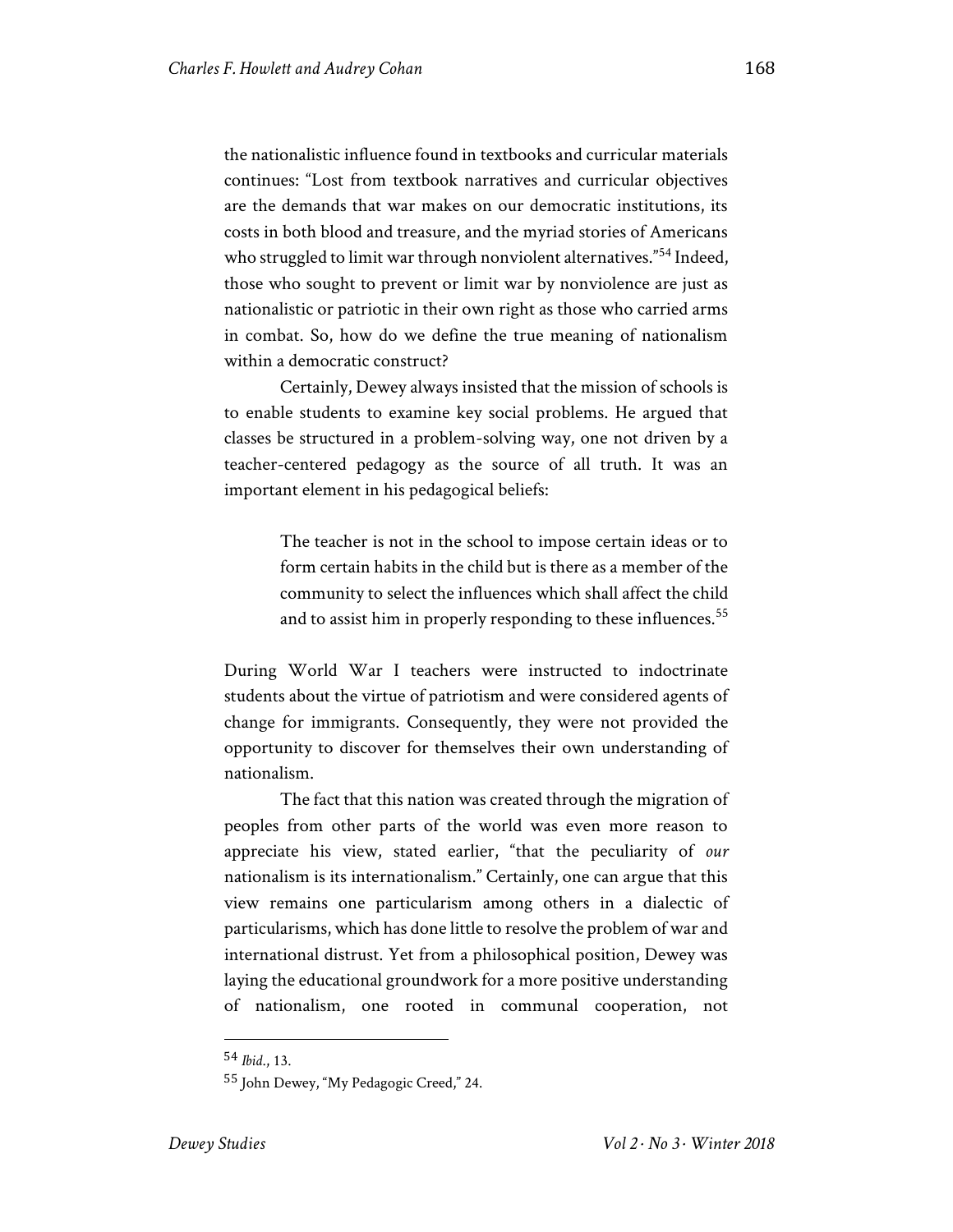institutionalized political standards. Removing the theoretical obstacles to a full appreciation for the concept of nationalism as a borderless bridge, required people to look beyond their own established political system; it called for a revision of their longestablished thinking processes. His philosophy was directed at using experience, not acquired knowledge, to appreciate the distinctiveness of American nationalism as part of a much larger process.

Of course, in keeping with Dewey's philosophy, he set out to raise larger questions in order to work through the problem. Each particular problem, like nationalism, was accompanied by another set of problems. He did not offer ironclad solutions but rather a process of inquiry designed to create awareness to the issue. Simply put, it was not a matter of providing a solution to the problem of nationalism, but of offering a method for removing those theoretical obstacles to addressing it. In this context, Dewey insisted in his time, that people may very well have been able to consider its true meaning to be a "unifier" for all peoples, regardless of custom, creed, or nationality. If such had been the case, it would have reinforced Dewey's definition of American nationalism as part of the democratic way. The pathway for teaching nationalism, in Dewey's time as well as ours, is through an appreciation for democracy as a way of life:

> Intolerance, abuse, calling of names because of differences of opinion about religion or politics or business, as well as because of differences of race, color, wealth or degree of culture are treason to the democratic way of life. For everything which bars freedom and fullness of communication sets up barriers that divide human beings into sets and cliques, into antagonistic sects and factions, and thereby undermines the democratic way of life….These things destroy the essential condition of the democratic way of living even more effectually than open coercion [fed by philistine nationalism] which…is effective only when it succeeds in breeding hate, suspicion, intolerance in the minds of individual human beings.<sup>56</sup>

 <sup>56</sup> LW 14: 227-28.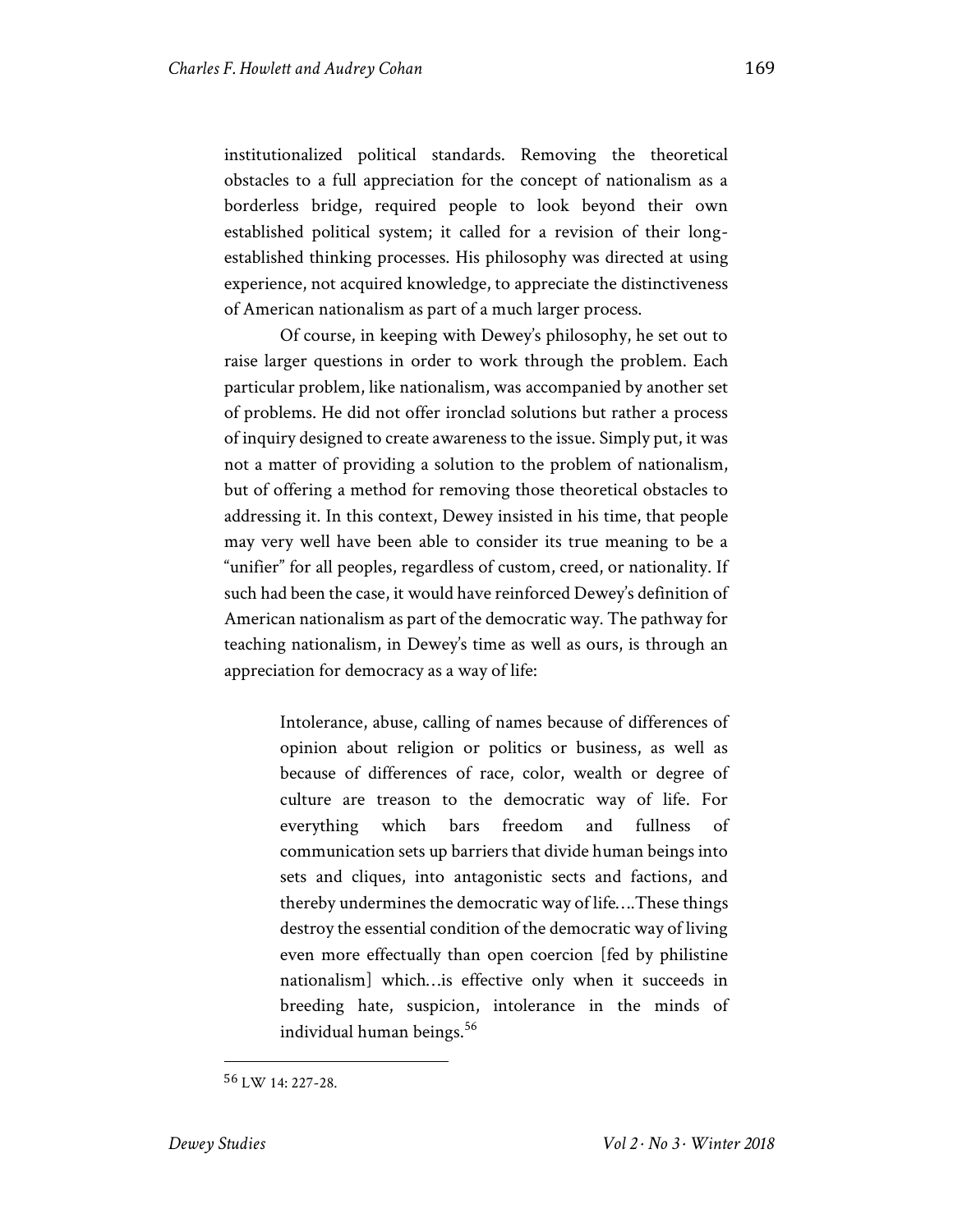Given that the twentieth century proved to be the most deadly in terms of death and destruction humankind has witnessed, it remains critical that educators and schools examine how a philistine adoration for nationalism—as contained in school curriculums actually prevents students from understanding their environment. Educators need to examine mandated state curriculums and school programs, which promote the virtues of nationalism based on economic and military success, and see how they may foster entrenched habits and customs for fear of disrupting the status quo. It is a top-down, authoritarian approach to education, which discourages critical thinking and questioning—the very antithesis of Dewey's progressive education views. Dewey and his co-author James Hayden Tufts said it best in their 1932 revised edition of *Ethics*: "Those who are devoted to peace must recognize the scope of the issue and be willing to bear the cost, largely moral and intangible, of sacrificing their nationalistic sentiments to broader conceptions of human welfare. The criterion of the greater good of all must be extended beyond the nation…."57

A capacity for reflective thinking about what nationalism can achieve and what it can do in terms of building a more equitable social order—one "extended beyond the nation"—is far more beneficial than obedience to political authority marked by institutionalized injustices and fixed by the status quo. The nationalistic fervor of World War 1 contradicted Dewey's cosmopolitan sensibilities; it violated his "principles of social growth—namely, an ability to accommodate a wider and wider membership and a wider and wider range of interactions among them."<sup>58</sup> It was employed as an instrument to accept the legitimacy of war while undercutting those virtues calling for good behavior and moral cooperation. Thus, "Is it possible," Dewey asked in *Democracy and Education*, "for an educational system to be conducted by a national state and yet the full social ends of the

 <sup>57</sup> John Dewey and James H. Tufts, *Ethics* (New York: Henry Holt & Co. rev. ed., 1932), 414.

<sup>58</sup> Ryan, *John Dewey and the High Tide of American Liberalism*, 192-93.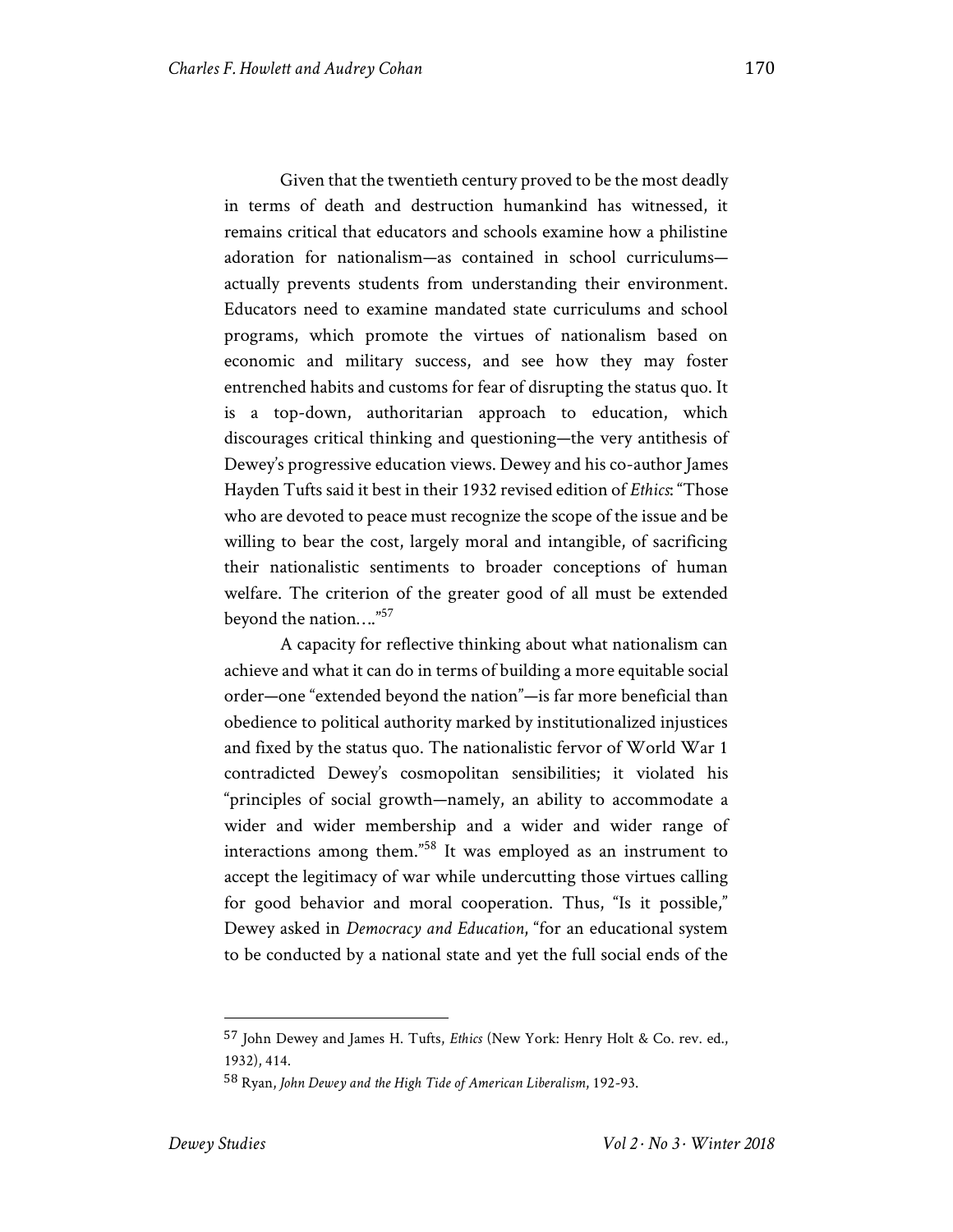educative process not be restricted, constrained, and corrupted?"<sup>59</sup> Are we capable of reconciling national loyalty or patriotism with a "superior devotion to the things which unite men in common ends, irrespective of national political boundaries?"<br/> $\!^{n60}$ 

 <sup>59</sup> Dewey, *Democracy and Education*, 113. <sup>60</sup> *Ibid*., 114.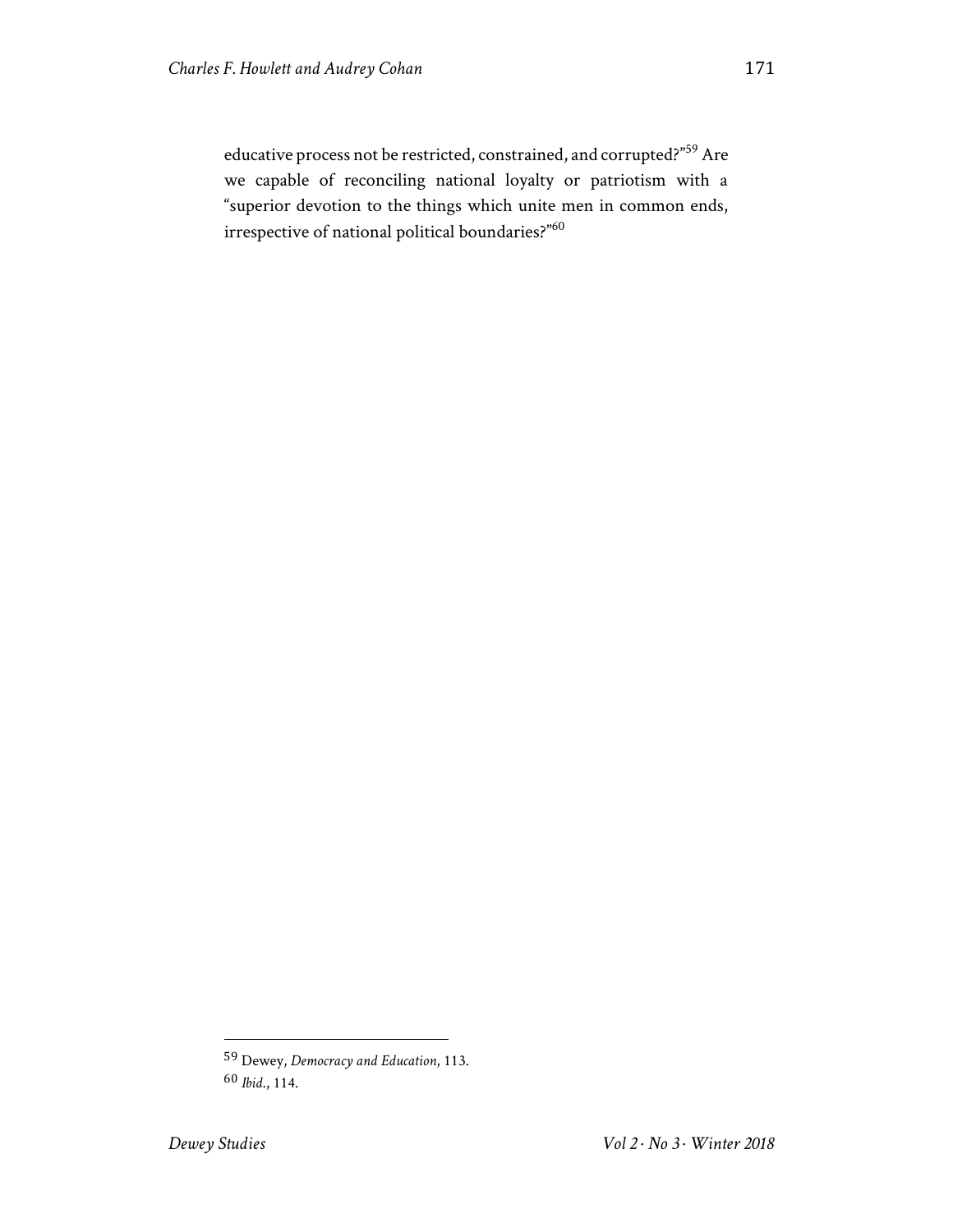## **References**

- Curti, Merle. "John Dewey and Nationalism." *Orbis*, 10 (Winter 1967), 1103-119.
- —. *The Roots of American Loyalty*. New York: Atheneum, 1968.
- Dewey, John. *John Dewey: Lectures in China, 1919-1920*, edited by R.W. Clopton and T-C Ou. Honolulu: University of Hawaii Press, 1973.
- —. *The Collected Works of John Dewey, 1882-1953*, edited by Jo Ann Boydston. Carbondale and Edwardsville: Southern Illinois University Press, 1967-1990.
- —. *The Correspondence of John Dewey, Electronic edition* (Charlotte, VA.: Intelex, 1996).
- —. "Ethical Principles Underlying Education." Chicago: *Third Yearbook of the National Herbart Society*, 1897, 7-33.
- —. *The School and Society*. Chicago: University of Chicago Press, 1899.
- —. *Moral Principles in Education*. Boston: Houghton Mifflin Co, 1909.
- —. *Democracy and Education*. New York: Macmillan & Co, 1916.
- —. "The Schools as a Means of Developing a Social Consciousness and Social Ideals in Children." *Journal of Social Forces*, 1 (September 1923), 513-517.
- —. *How We Think*. Chicago: Henry Regnery Co., rpt. 1971.
- —. *Education Today by John Dewey*, edited by Joseph Ratner, New York: G.P. Putnam's Sons, 1940, 112-121.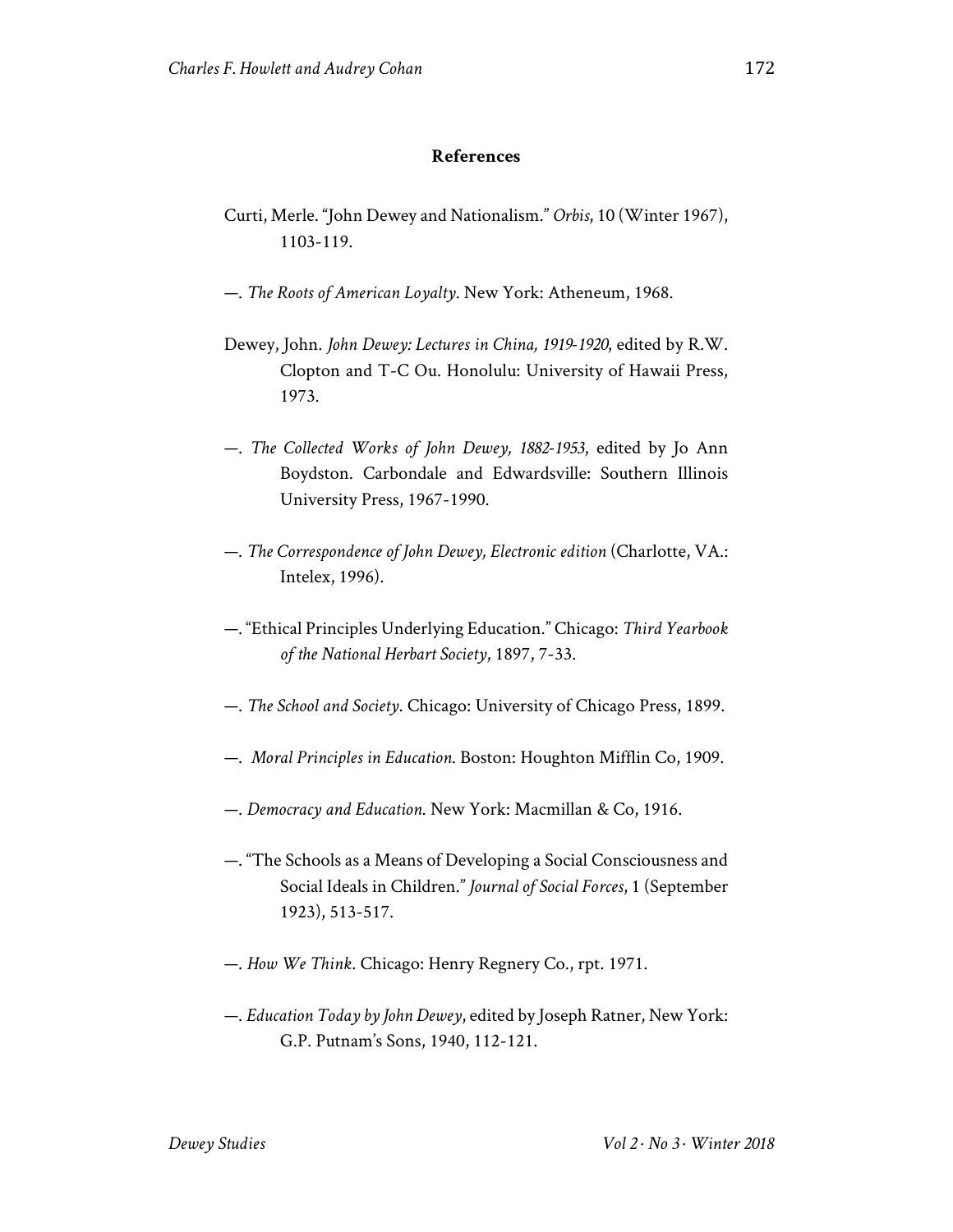- —. *Characters and Events: Popular Essays in Social and Political Philosophy,*  2 Vols., edited by Joseph Ratner. New York: Henry Holt & Co, 1929.
- —. *Dewey on education: Selections*, edited by Martin S. Dworkin. New York: Teachers College Press, 1959.
- Dewey, John & Dewey, Evelyn. *Schools of Tomorrow.* New York: E.P. Dutton & Co, 1915.
- Dewey, John & Tufts, James.H. *Ethics*. New York: Henry Holt & Co, rev. 1932.
- Howlett, Charles F. & Cohan, Audrey. *John Dewey, America's Peace-Minded Educator*. Carbondale and Edwardsville: Southern Illinois University Press, 2016.
- Kennedy, David M. *Over Here: The First World War and American Society*. New York: Oxford University Press, 1980.
- Leahey, Christopher R. *Whitewashing War: Historical Myth, Corporate Textbooks, and Possibilities for Democratic Education*. New York: Teachers College Press, 2010.
- New York *Times*. "Lincoln University Selects Trustees." February 13, 1930, 17.
- Nicholas, Christopher McKnight. "Education, Expediency, and Democratic Dilemmas in War Time: Inside the Dewey-Bourne Debate." *The Journal of the Gilded Age and Progressive Era* 16, no. 4 (October 2017), 438-455.
- Rockefeller, Steven. *John Dewey: Religious Faith and Democratic Humanism*. New York: Columbia University Press, 1991.

Ryan, Alan. *John Dewey and the High Tide of American Liberalism*. New